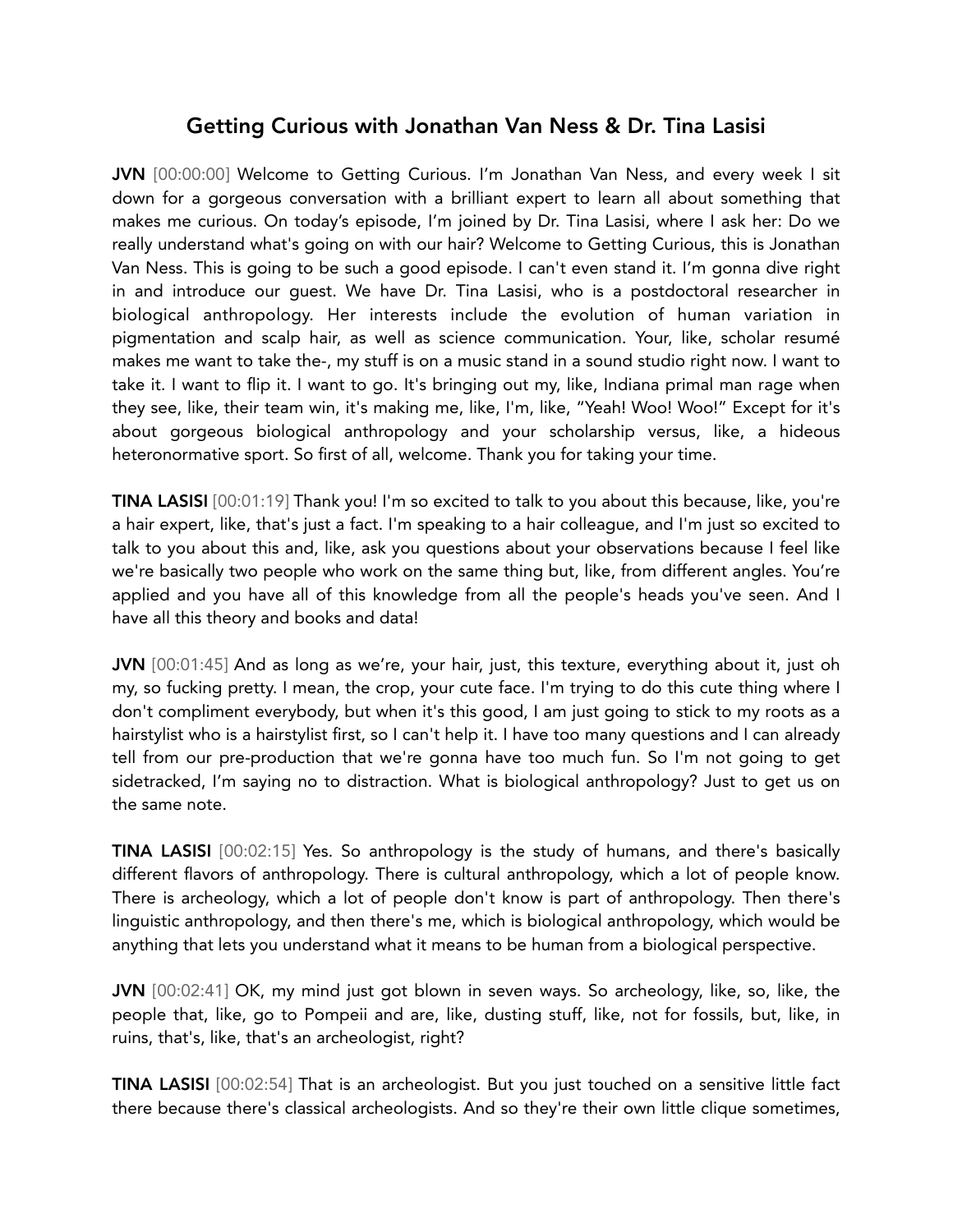and they don't want to be part of this. There's, there's, there's, there's a lot of overlapping Venn diagrams is what's happening.

JVN [00:03:09] So biological anthropology is understanding what it means to be human in history, ever? Right?

TINA LASISI [00:03:19] Not even just history. It can include history, but just, like, in general, it can even be the present. So there's people who do bio-cultural anthropology and they look at people today, and I actually look mostly at modern people.

JVN [00:03:30] Ah! Oh my god, okay!

TINA LASISI [00:03:32] It's everything, it's everything, like, we're a little bit like that, it's, like, it's still a little bit of a colonial era where it's, like, "Oh, this, that's ours, that's ours." All of it is anthropology.

JVN [00:03:40] Fuck that! I get it. But you're fierce. So it's OK. So but then in your gorgeous, like, scholarship resume, you have expertise in scalp hair.

TINA LASISI [00:03:52] Yes. There are different kinds of people who work on hair, right? I'm actually pretty rare as a biological anthropologist. There aren't a lot of biological anthropologists, I'd say very few who work on hair. And I might be the only one who works on hair in terms of measuring how curly it is and that kind of stuff, but a lot of other people who work on it are, like, dermatology, cosmetology.

JVN [00:04:11] I am obviously a hairdresser. [CROSSTALK] So before we jump into anything, I need to know something. Is our hair texture determined by the shape of our follicles? Because I learned about that in hair school. Cause it's, like, you know, the circle and then, like, oblong oval and then, like, the really stretched one? Is that fake or it's true?

TINA LASISI [00:04:32] Get ready to throw away everything you ever believed in, because that is a myth. I know, I know! They were out here lying to you!

JVN [00:04:39] It was in my textbooks! It was in my textbooks!

TINA LASISI [00:04:43] That is not true. But the thing that you're referring to isn't even the follicle, that's the cross-sectional shape. So if you take a hair shaft and you slice it and you look at its cross-section, it can have different shapes. And so some people have noticed, like, sometimes it's round, sometimes it's, like, flat. And this actually goes back to when anthropology was doing hair stuff and they were doing a little bit of the racisms with the hair stuff. And so what they liked to do is basically say, "OK, you have these different races, they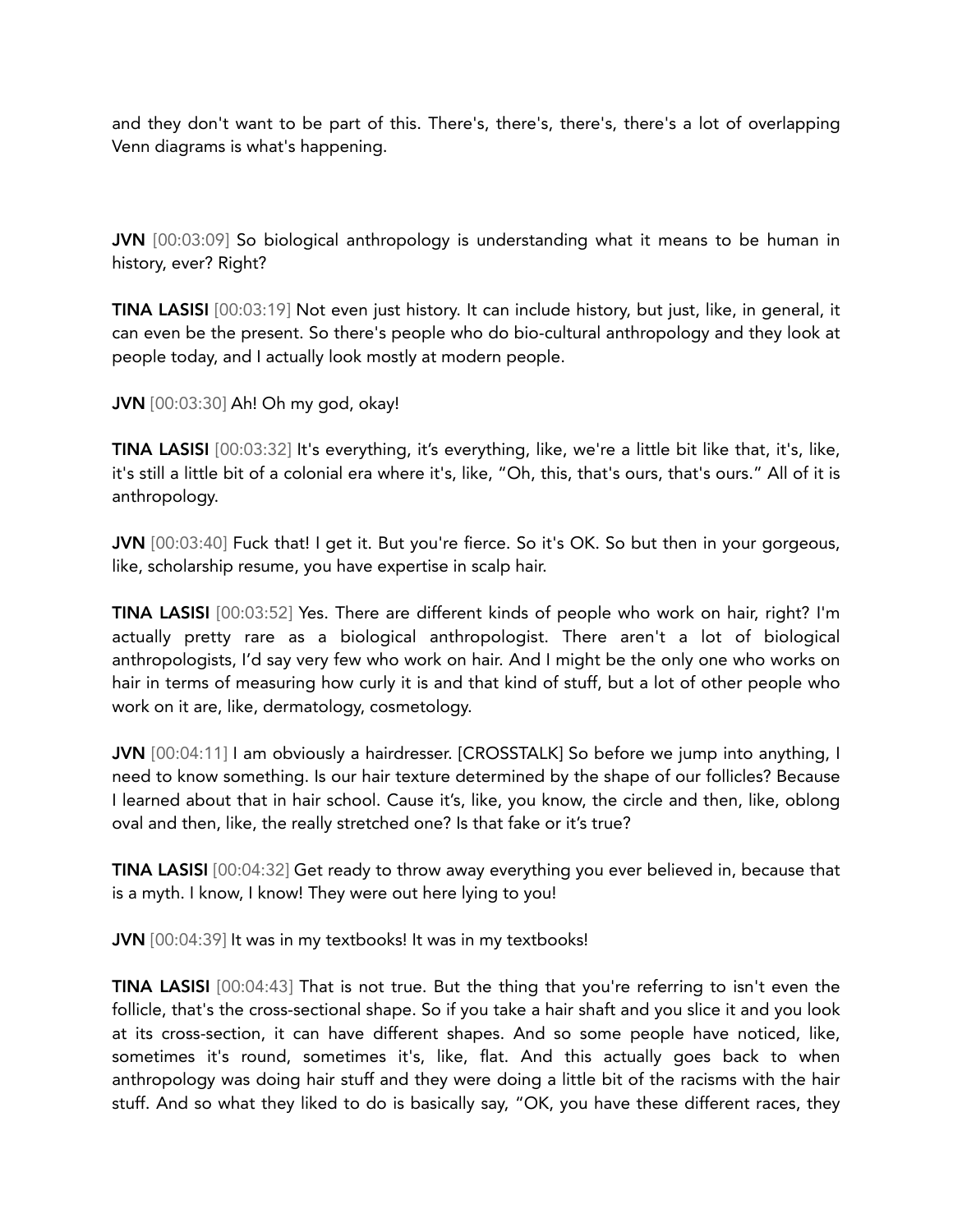have different hair," and I'm, like, "That, we can get with." Different people have different hair. But what they kept on doing is comparing West Africans, North Europeans, and East Asians and sometimes Native Americans. And what they seemed to notice in West Africans and a lot of African-descended people, when they looked at their hair, is that it was pretty flat and they had very curly hair. So they basically said, "Well, obviously it means that round cross-sections make straight hair and flat cross-sections make curly hair." However, if you actually start measuring, like, within those populations and in populations that have ancestry from multiple groups, you don't see that anymore. And I've published about that. And there's even people before me who said, like, "Hey, something doesn't seem right. It doesn't seem to be the case that, you know, the flatter the cross-section is, the curlier the hair is." So this is an example of having different traits co-occurring in different people and then assuming that they always go together, but they don't.

JVN [00:06:10] So basically, that's fake and that beauty school textbook that I read... it just goes back to, like, that NBC thing instead of the track being, "The more you know," "Everything has always been racist." It happens in so many episodes when I never… but, you know, Black History Month gotta keep, keep…

# TINA LASISI [00:06:31] Exactly!

JVN [00:06:33] We are, we are going, that's what's happening. So interest. Also, I swear to God, those fuckers told me that it was the follicle, not even the cross-section. But you know what, as a scientist, you're going to like this story. In that same textbook, they literally said that you could take on some water through osmosis as, like, a human, that, like, you could, like, but then they literally said that we needed to cross it out because that had since been debunked. But I remember reading that being, like, in 1842 or something, like, I don't think we could, like, absorb water into our skin like that, like, totally, it felt weird. And then they literally had us redact it ourselves.

TINA LASISI [00:07:06] Get your money back anyway. Get your money back.

JVN [00:07:07] I want my money back. I want my money back! So what is hair specifically like human scalp hair? Like, is it really, it's all of our dead cells, right, now? Now that's right, right? Or is that also some medical myth?

TINA LASISI [00:07:21] Oh my God, look at the worry in your face. No, I'm not gonna take that away from you, baby. It is. It is not alive. You're safe there. So it is a protein filament that–

# JVN [00:07:32] Keratin?

TINA LASISI [00:07:33] Keratin! Yes, that is correct. It's keratin and it extrudes from your hair follicles. So it's kind of like your nails in the sense that, like, there's a place where like the hair shaft gets made, that's in your hair follicle, in a hair bulb, and then basically you have more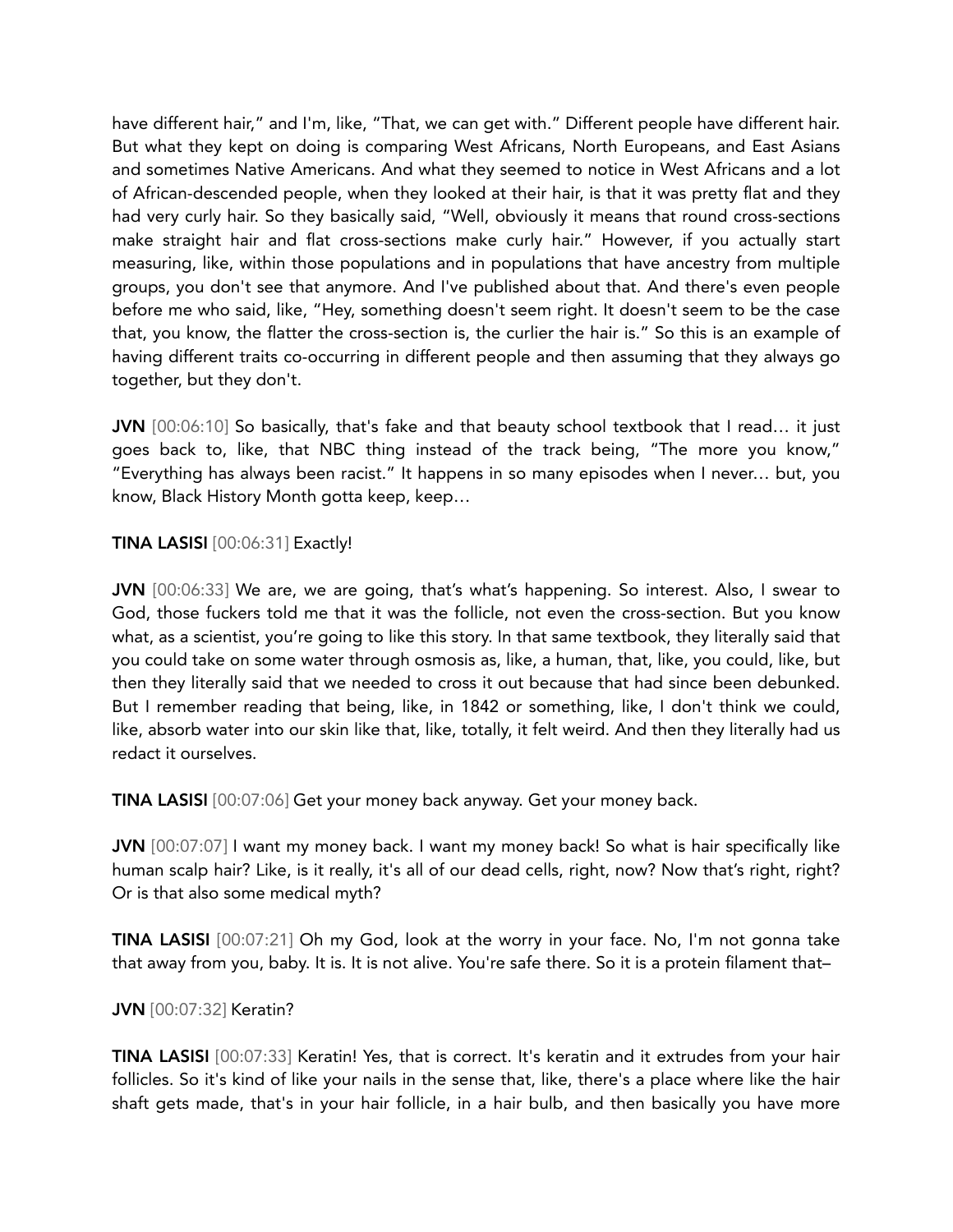and more cells that get made. And as more cells get me, the hair gets pushed out and up, and that's how hair grows. And the hair that's all the way out, it's basically dried out. Those keratin cells are dried out. They're they're dead, they're not alive, which is also, I'm sure you've talked to people all the time, like, you can't like, feed your hair things because it's not alive, but you can do things to it, but you're not going to make it healthy because it's not alive, in that sense.

JVN [00:08:16] Right, I explain it, like, it's, you can't make it alive, but there is, like, molecules and things that can make it like feel better and, like, less, like, plasticating that outside of the hair versus like getting a little more in that cuticle. [CROSSTALK] The cuticle and the cortex is real, right?!

TINA LASISI [00:08:33] It's real, it's real, it's real. You're safe there, you're safe there.

JVN [00:08:38] But it's keratin and it extrudes, it gets pushed out and up. And so then, if it's not the cross-section of our hair, why is it… yeah.

TINA LASISI [00:08:50] Great question. So we, we don't know, is the honest answer. We do not know. And this is the funny thing, right? So: "Does cross-section correlate with how curly hair is?" So to answer that question, what do you need to do? You need to be able to measure the cross-section and you need to be able to measure curliness. But until the seventies, there wasn't a method to quantitatively measure how curly something is, because if you think about it, like, you know, we talk about it, but, like, what's the actual measure? What are we measuring? So it wasn't until the seventies that I came across, like, you know, the first paper that, that tried to do that and came up with the method, and it was super hard to actually apply. So my Ph.D. was about basically making an improved method that would make everybody's life easier to easily measure curvature, because if you're able to measure curvature, then you could actually ask a question, but if you don't, all you're doing is, like, subjectively saying, "OK, this person's hair is curly. This person's hair is, like, wavy. This person's hair is sort of in-between." Like, that's not scientific, like, you need to measure stuff.

JVN [00:09:50] Fuck yes. OK, so, so then so but basically, we don't make you think something about, like, moisture because I feel like when you moisturize hair, like, it instantly gets curlier, even if it's straight, like, it gets a little more textured when it's, like, but that's very different. That's, like, when we apply our sciences, it's–

TINA LASISI [00:10:08] No, no, no, we can literally even go into that right? Because that's super interesting. And this is why I'm excited to talk about my methods with you because I feel like you're going to have noticed things. So when it comes to, like, how curly hair is, one of the things you need to do is, like, operationalize how you're how you're defining that. So, like, we're saying something is curly. What does it mean to measure that and be really specific?

JVN [00:10:27] When I talk to clients, I'll be, like, it's like it's either two fingers or it's, like, one finger or it's, like, a pencil. Or I'll straighten out a bobby pin and I'll be, like, or it's, like, if you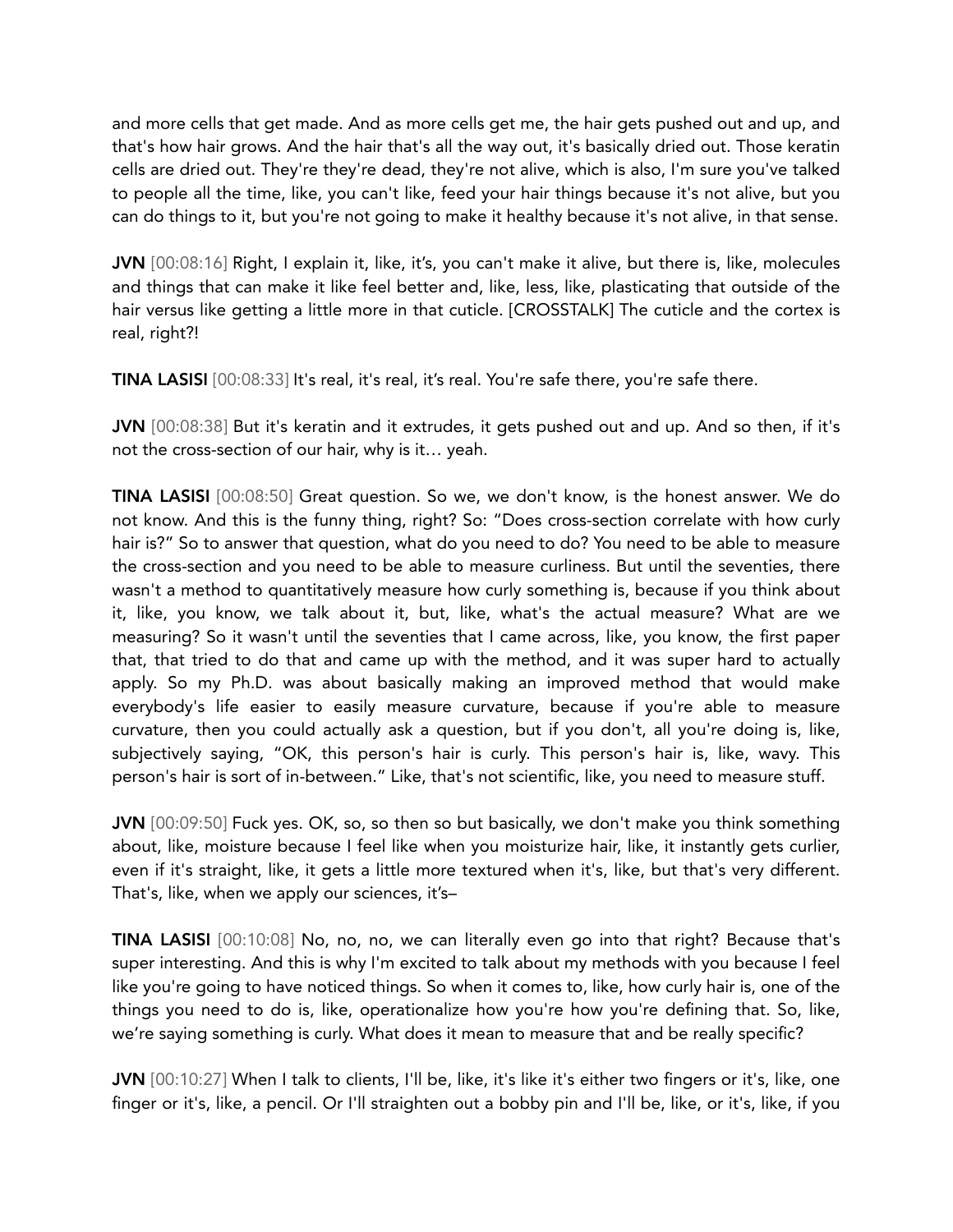wrap it around, like, yeah, or like, I'll like, I'll use like curling irons. Like, "Does it look like this one?" "Or is it, like, is it fat like this one?" "Or is it really, like, teeny tiny like this one?" But that's not, I'm realizing hearing myself say it that that was a big lack of, like, any sort of, it was, like, teeny and, like, big and, like, fat, and, like, skinny, which, you know, no measurements, no numbers.

TINA LASISI [00:11:53] No, but you're doing so much better than a lot of scientists like because what you're doing is you're operationalizing it. You're saying, "OK, I'm not saying that there's a universal rule, but I'm saying for our purposes so that we understand each other. I'm going to say this is what this means, and that's what that means." If you imagine a circle, if you imagine a curl right, you could fit a circle to it, or imagine a circle that fits that curve. And what you can say is, "OK, we're defining curvature as the size of the circle that fits that curve." But hairs curl in three dimensions, right? And we're talking about two-dimensional things. So the guy in the seventies, his name is Daniel Hardy, he said, "OK, let's flatten the hair between two glass slides and then we're going to measure it." And basically, what I did, during my Phd, is say, "OK, what if instead we cut the hairs into super super small pieces so that it only curves in one direction? And then we're going to see that how much it curves in that tiny fragment? That's the curvature." And so that makes us think about: "Does hair curve the same way in a tiny fragment as it does in a full length lock of hair?"

And the answer is no, because I know a lot of people also have anecdotally told me, right, like, they're, like, "Oh, my hair is kind of, like, you know, wavy or curly when it's long. But when I cut it, my, my curls and waves were gone," right. And I saw that in some of my samples as well, where it's, like, that person kind of had, like, wavy hair, but when you cut it, that hair was straight. And so what we have there is physics. And that's, like, me slightly almost going out of my lane. But, you know, there's a physics of how rods work. So if you can think of hair as like a rod, there, the way that physics is going to affect it in terms of, like, you know, its weight, and all of these, you know, basically things that are going on that affect that shape. Moisture gets into play there as well because that makes a fiber maybe curve in certain ways or or certain cells get smaller or bigger. And so that's going to affect it. And that's separate than the intrinsic curvature that I'm trying to measure.

JVN [00:12:43] Which is, like, the naturally occurring just, like, didn't do shit to it, just the way the hair comes out.

TINA LASISI [00:12:48] Exactly, exactly.

JVN [00:12:51] I feel like with clients and myself like, you know, my hair is, like, a little curlier on the edges. And then as you work your way into the interior, my hair is, like, more wavy. So people definitely have, like, like, all curly hair, people are always like, "Oh, like this part behaves, like, this part doesn't." It's, like, everyone is, like, all curly haired people, like, know there's, like, multiple textures in their hair.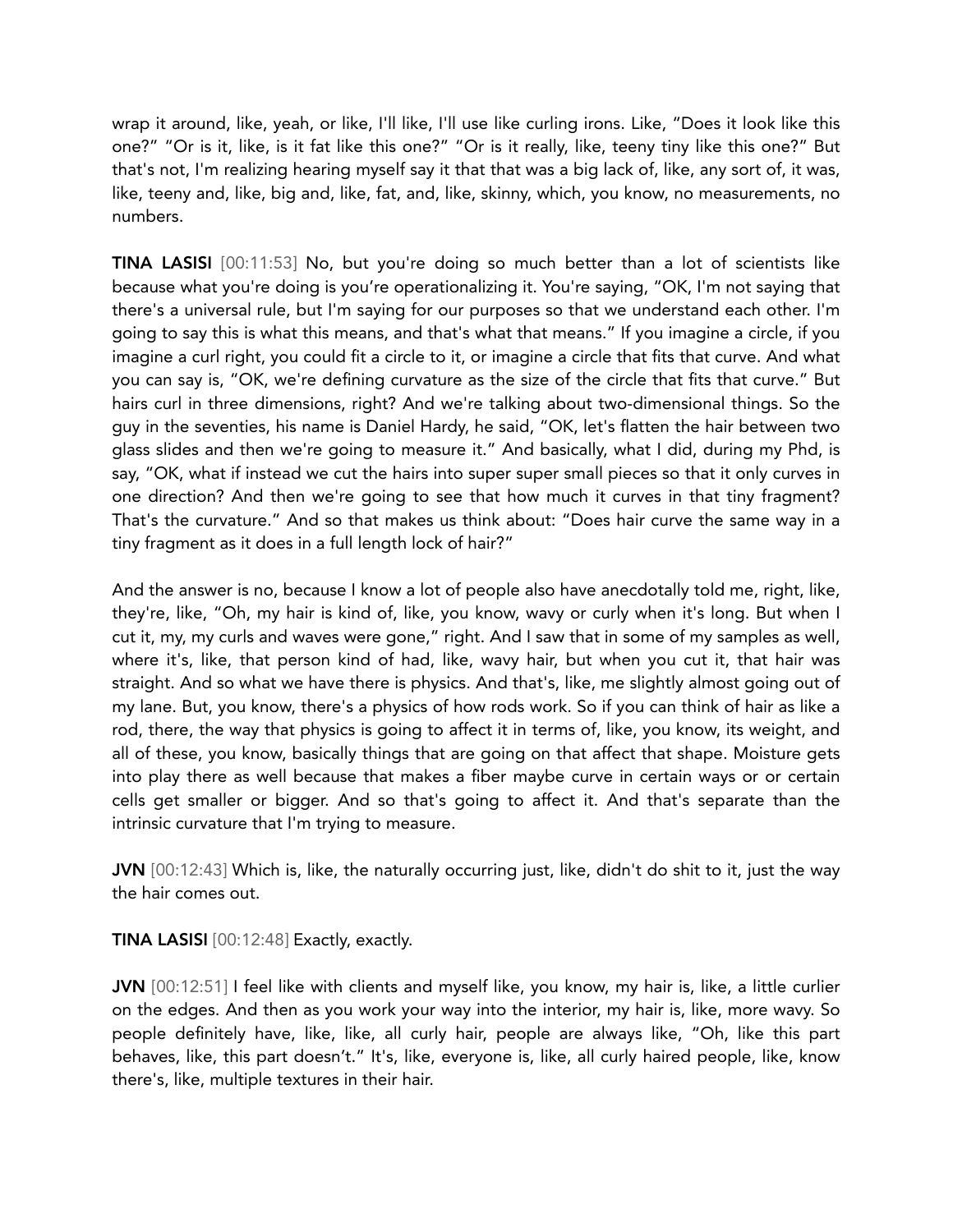TINA LASISI [00:13:10] Mm hmm. Absolutely. And like, there's two different dimensions of it, right? So one of the things that you're talking about and, like, I've seen your hair, you know, looking cute and all kinds of ways is like the ends of it, right? Like, the ends of it, they're a little curly hair. And so this is something that I'm, like, going to start doing research into like, you know, how, like, Pixar and Disney, like, you know, they animate things like one of the things that they do and they want to start doing better is understanding how to simulate hair. And so one of the things they do is physics-based simulations where they're like, "OK, if we understand these parameters of hair, this is what's going to happen." So one of the things you can look at is, OK, if you have a fiber, is the end of it going to be able to curl more because there's less weight hanging on it. So if you think of it that way, like, your hair fiber, the top of your hair has the entire weight of the rest of your hair pulling it down. But the bottom of your hair doesn't, right. So does that change its shape? And then if you think about how thick or thin it hair is, so you know, when people talk about fine and coarse? I always explain to people, like, fine and course is the individual hair fiber, like, some people have really, really tiny hair fibers or really thick ones. If you have a really thick hair fiber. Unless it has a lot of intrinsic curvature, is going to be hard for it to randomly start bending, right? And so you expect a thicker hair fiber if it's straight to stay straight. But if you have a thin hair fiber, oh, it's very easy for it to change its shape, right? So those are some of the many factors that are going on in all of this hair texture.

JVN [00:14:33] And I always feel like I have to explain to people, to clients, it's, like, your hair, like, your hair per square inch or, like, your density, like, how much of your hair is on your head. Because that changes things a lot. I definitely think because my hair is, like, naturally curly if I didn't touch it at all. But I definitely, and at any length, like, short, long, it's always curly. [CROSSTALK] It's never been like that. I never, I've never, like, my hair has never air dried straight. Like, even when I was, like, short and I had like cis-het boy cuts growing up. It was always like I always have had, like, curly hair.

TINA LASISI [00:15:05] That's been the most interesting thing for me as well, because a lot of people tell me, like, "My hair changed from when I was young, when I went through puberty." I'm sure you've had clients probably say, like, you know, when they've gone through chemo or menopause.

JVN [00:15:16] Or pregnancy, pregnancy is a big one. So what did you find when you, because there's this whole, like, you know, we love this curly girl method. We love this curly girl technique. We hear about the 1A, we hear about the 1B, the 2A, the 2B, the 2C, the 3A, the... So we have these graphs, we have these charts. Do we do like? I like it because it gives us a common language. Do we like it, though? Yeah, because it, like, gives us a common language.

TINA LASISI [00:15:36] Exactly, look, that's the one. So this is the thing that I wish people would understand. Sometimes we have a lot of faith in scientists and that faith in them is, is unearned, because when it comes to, like, hair stuff, especially when, like, you know, people try to understand the genetics of hair. When I go through some of these papers, the language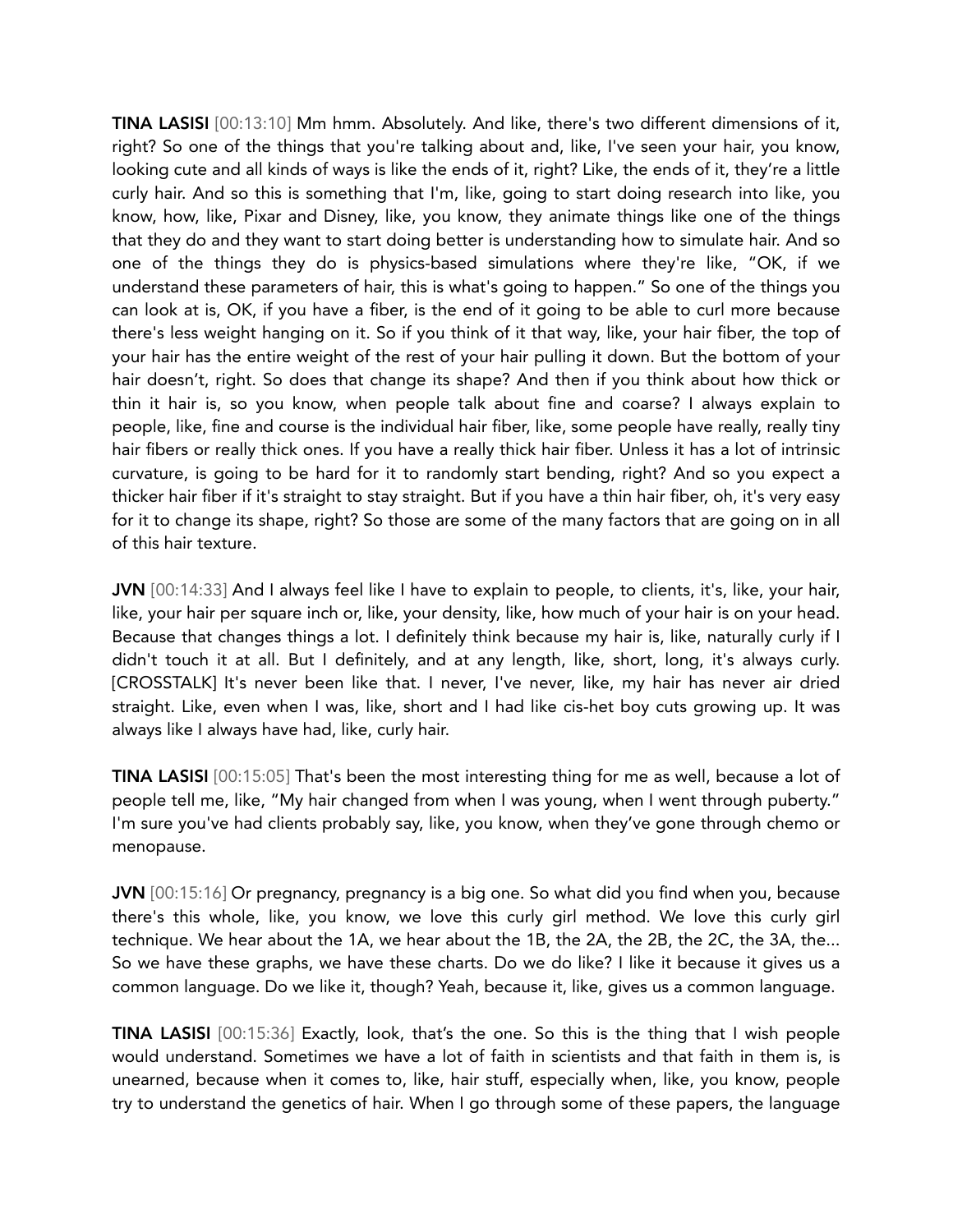that they use isn't, like, you know, this super cool classification system we have, right? It's straight, wavy, curly. And then if they're feeling "diverse," it's frizzy. But, like, I think you agree also, like nobody's hair is necessarily inherently frizzy, you have different levels of tightness of curly, like, frizzy is when your hair is, the hair individually–

JVN [00:16:16] She needs some product. Maybe she blow dried it and went through a wind machine or whatever.

TINA LASISI [00:16:21] Exactly, they're all separated from each other. We like it when curly hair clumps, and so that's like, that's not a hair type. That is a hair condition, situation. You know, a situation. But, like, imagine like the scientists are using, like, less objective terminology on average than we're using. And, like, you know, the natural hair movement. So, like, what I loved about this is like, you know, being a Black woman myself who, like, went natural, what, like, when I was, like, 16, how long ago was that? But anyway, the last 20 years, right, like, that all came up. It really allowed me to find other people like myself, because when you have, when you talk about Black people's hair historically, it's been done with, like, very dehumanizing language, like, Oh, it's a "frizzled mop," it's "wooly," which is completely dehumanizing. And just, like, all this negative terminology, but also homogenized as all of us like my texture is and you would understand if I say, like, a 3C, maybe a 4A in some places. See, you know what I'm saying, right? And then there is going to be gorgeous, gorgeous girls with, like, a 4C texture. And then we know, "OK, like, that's what we're, like, you know, working with, that is what we're like looking at." And there's all of these different styles that you might want to try on my hair, but not on 4C hair or that you might want to try on 4C hair and not my hair. And that allows us to have all of this beautiful diversity instead of saying, "Oh, it's all afro hair." You know, that's like, so dismissive in the language that we have literally the words only allow us to talk about the variation in the range of, like, Europeans. Because when we talk about straight, wavy, curly, a lot of times people are talking about, you know, what we see across European populations, maybe Asian populations. So sometimes we say "Eurasian," but there is a whole range of hair that is tightly curled, but you want to describe those variations. And so for that purpose, being able to have language is so helpful. It makes you feel seen. It makes you feel like, you know, we get to be our individual, beautiful selves.

JVN [00:18:12] Yes. Cause for me, like, when my hair is like, like what I'm doing, like my curly curl curl curl. I feel like that when I look at people who have hair curlier than mine, I think, "Oh, your hair is curly." But then when I feel like it's, like, that tighter, like, you know, more like, I think the size of my pinky and I call that coily. And then if it's really like and if it's, like, tighter, then I say kinky. But that's cute, right?

TINA LASISI [00:18:35] Absolutely right. But what's really interesting also is, like, what, what it is that we're talking about, like when we talk about like, wavy, curly, coily, kinky, it makes you feel like, okay, there's a different type, like it's qualitatively different, but it's a continuum of how tight the curl is. And that's exactly what you're saying. Like, you're saying, what is it: the size of my pinky, or is it the size of whatever, whatever it says, a continuum? But the the words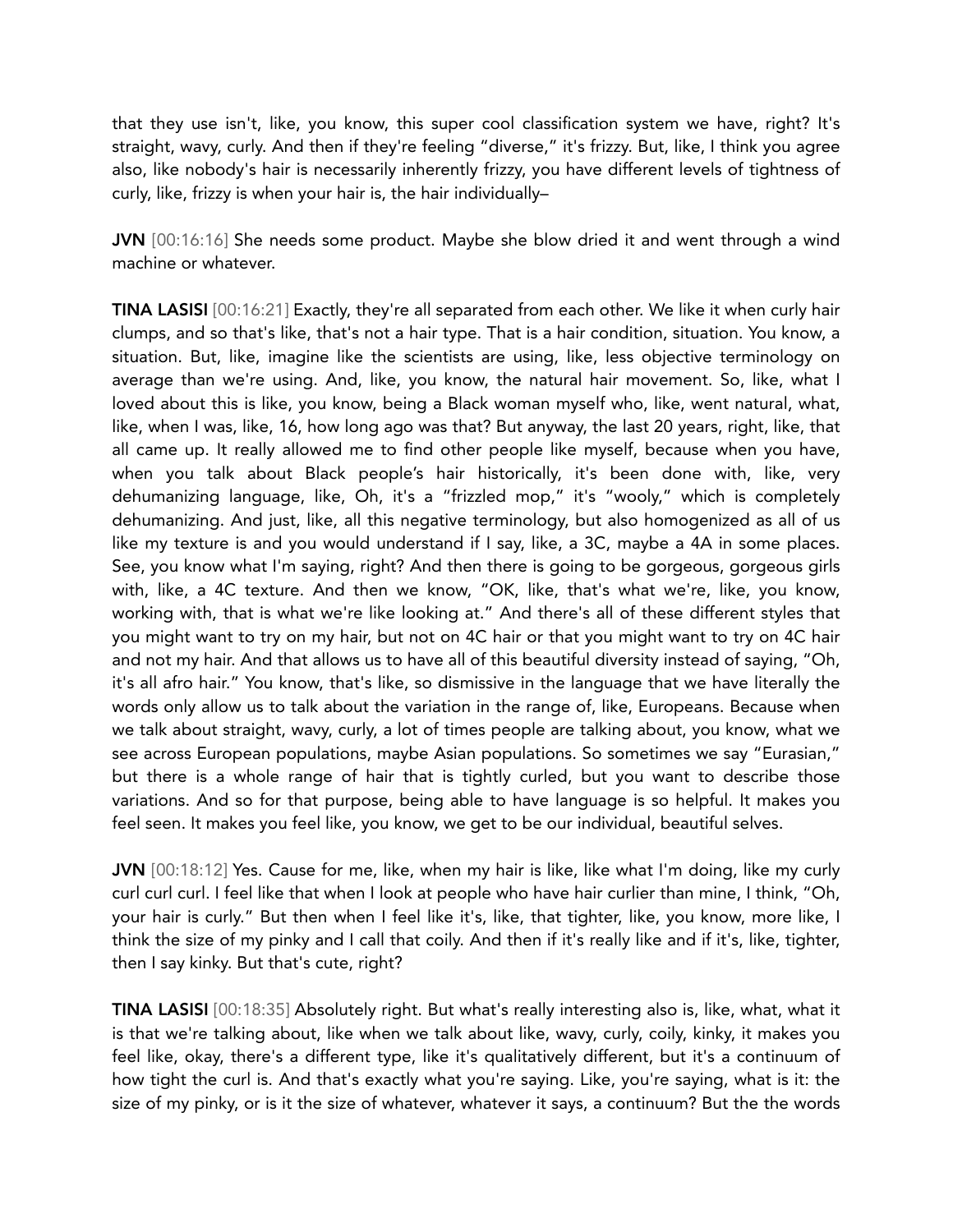we're using, they imply that it's a fundamentally different type. It's important to have the ability to discuss something that is, like, the same, but just to a different extent, right? And that's what it allows you to do.

JVN [00:19:15] OK, this is, like, a sidebar them I swear to God I'm going to get back on my segment, but I just I'm having so much fun talking, and we've already talked about it, like, a lot of these terms were racialized in a way of like, you know, "These people have this hair, those people have that hair." And so when I was in hair school, which was in, I started in December of 2005, I finished in, like, October '06. I went to school in Minneapolis. And I remember you didn't get to do any textured hair, which that's what we, like, that's what it was like, called textured and that, but everybody knows it's, like, that's when you start to get to do Black peoples' hair, like, that's what textured hair meant. And that's, like, yes. So, and so, basically, that didn't start until, like, like, Intro, Intro Two Alpha One, Alpha Two, Beta One, Beta Two, Gamma, salon life. That was, like, the evolution of your hair school. So you didn't get to go into textured hair until Beta One. And so inevitably, because it was a majority white place as Minneapolis, like, you would see on beta one day, like, just a bunch of girls from, like, Mount Claire, Minnesota, like, "Ah!!"

TINA LASISI [00:20:11] Fear in their eyes, like, actual fear! Yes.

JVN [00:20:14] Yes, yes. And we, but we had this teacher named Heather, who was this, like, fierce Black woman. And the first thing she said to us when I was really, really excited because like all, like all my girlfriends in high school were Black, all I wanted to know was like, "How do I do a relaxer?" "How do I do a flat wrap?" "How do I do my girlfriends' hair? I want to be, like, that cute white boy who, like, knows how to do your hair." So, like, that's, like, so I was just like, so ready to like my notepad. I just, like, wanted to succeed. [CROSSTALK] Heather was, like, to everyone that was, like, fearful. She's, like, "Hair is hair is hair, like, it's all hair. We're just, there's just different amount of heat or a different process that we have to go through to achieve the look." [CROSSTALK] "But all of hair is hair. And, and you guys need to get it out of your head right now that this is, you know, a Beta thing. You got to be doing it for five months or four months. Hair is hair is hair, and you also know how to do all the types of hair." So that was one thing about her that I've always appreciated, and it's really set me up for success, like, in my career, because I do know how to do everyone's hair, unless that's it's, like, a barbering situation. And then I won't really clipper your hair regardless because it's, like, a whole different thing, and I am only going to fuck it up no matter what your texture's like. So, I mean, I can do it every once in a while. But, like, my success rate of a clipper cut's, like, a quarter and I like to have a higher success rate.

TINA LASISI [00:21:25] Right, but, let me be with you, like, I DIY clipper my own hair. And let me look, don't look at the back because you thought it looked cute from the front, but don't look from the back. It's not! It's not a good situation!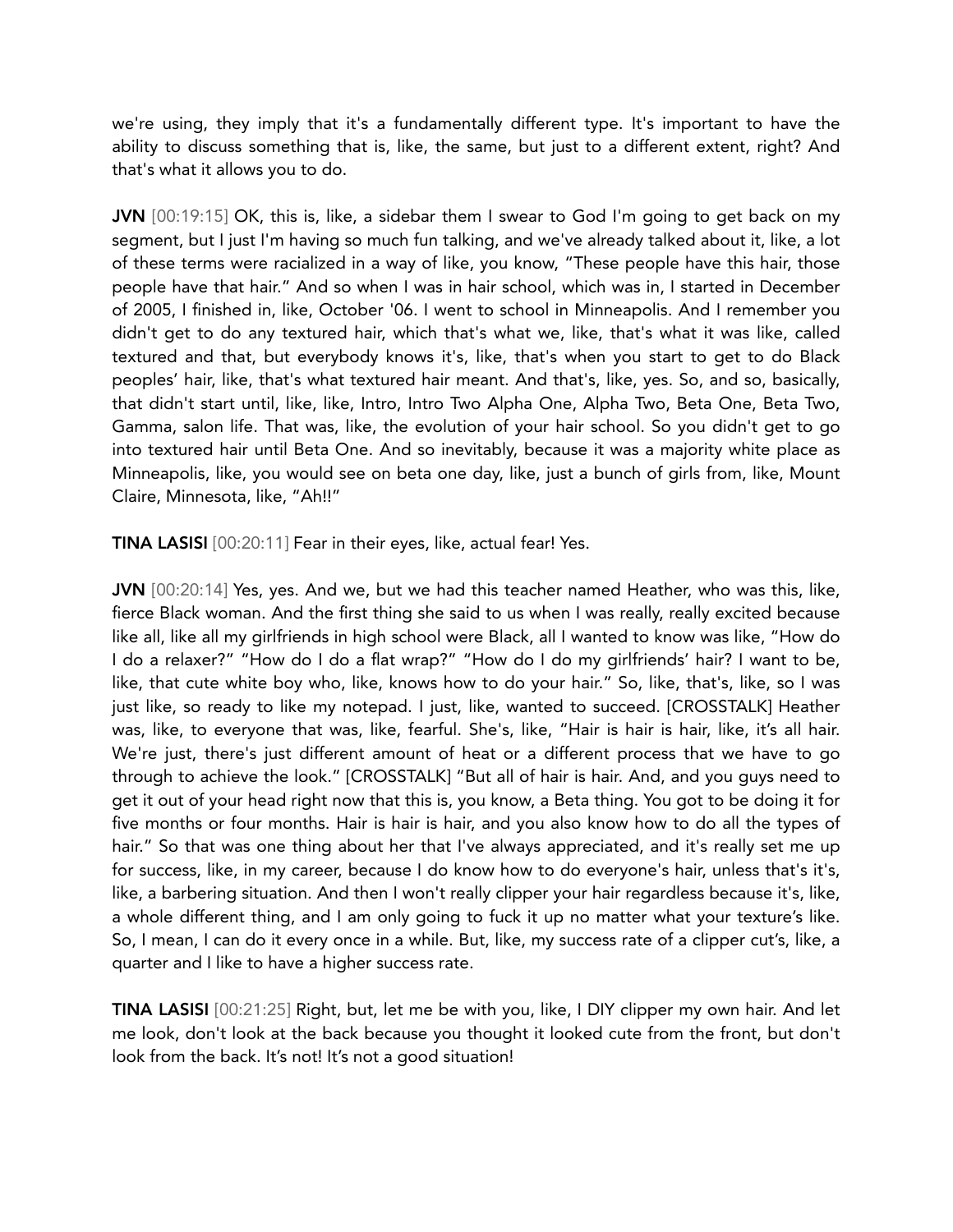JVN [00:21:35] We should find you someone to help you with the back. It's been a lot in COVID and everything, but there are people who can, like, help you. I know that they can. But what does it? Because there's also a lot of, like, one thing that I've thought about lately is how much racism there is in the hair care industry. I mean, I've thought about it over the last few years because it's, like, I feel like a lot of students, a lot of hairdressers didn't have a Heather in their education. They didn't have anyone. And one thing, like, for me that I've always really been hard on myself is, like, it's, like, the edges. Because I can blow out anybody's hair into any texture. But I never really knew how to, like, how to, like, now I know how to do it. Like, I know how to break out my blue foam. I know how to like finger wave an edge. I know how to put my little strip on it. I know how to, like, finish an edge. [CROSSTALK] Now I do. But it took me a while to get there. But a lot of people don't, and they wouldn't know how to sail away. They wouldn't know how to style natural texture. They wouldn't be able to do either. They would just be overwhelmed. But you almost can't even separate where we are now from where we've come, because this has been an issue, like, in the beauty industry for such a long time.

TINA LASISI [00:22:33] Absolutely. So what's actually really interesting is the way that I look at hair, right, is from a very biological perspective of, like, "Oh, I'm interested in it from this, you know, almost, like, abstract way." It's, like, you know, you're not doing anything to it. You're like, I'm actually trying to understand hair, and it's, like, basic state when you're not doing anything. Now what you're doing as a hairdresser is applied. And it's, it's, like, a combination of science and art. And so that's also where a lot of the issues lie with because in order to be a great hairdresser for a range of textures, I can't just give you, like, you know, a textbook, right? Like, there is an artistic component where you're, like, looking at an individual's hair and you have to make decisions about, "OK, this is what's going to look good on that person," based on what I know about, yes, the biology of that hair, how it's going to respond to materials, but also, like, you believing that that kind of hair could be beautiful. Like, that's also what's going on there, like, I mean, I think we should be, we should be honest because, like, some of the responses I've had, like, I used to live in Europe, from European hairdressers to my hair is that exact horror that you describe where they are overwhelmed.

And that fear is also kind of like they're, like, "I can't help you, because your hair is fundamentally not capable of being beautiful." Right? And so that, like, horrible negativity that actually requires, you know, even more than the scientific knowledge, which absolutely we should put forward. But I think, you know, people like you, people like Heather, who are like, "OK, guys like, you know, let's go into this as artists, right? And let me show you what's possible, like, what you can do with this medium," really, because that's what it is. "You have this beautiful material that, that is different, right? Like, you can do different things with it, and I want you to learn that the four or five hairstyles that you know how to do on straight hair. That's cool. That's cute. That can look fierce. But there's all this other stuff that you can do. You have a whole world of possibilities that opens up." And that's what people who know how to do textured hair learn how to do, like, you know, you're doing different hairstyles, you're not doing the same process that you'd do on straight hair because we have different looks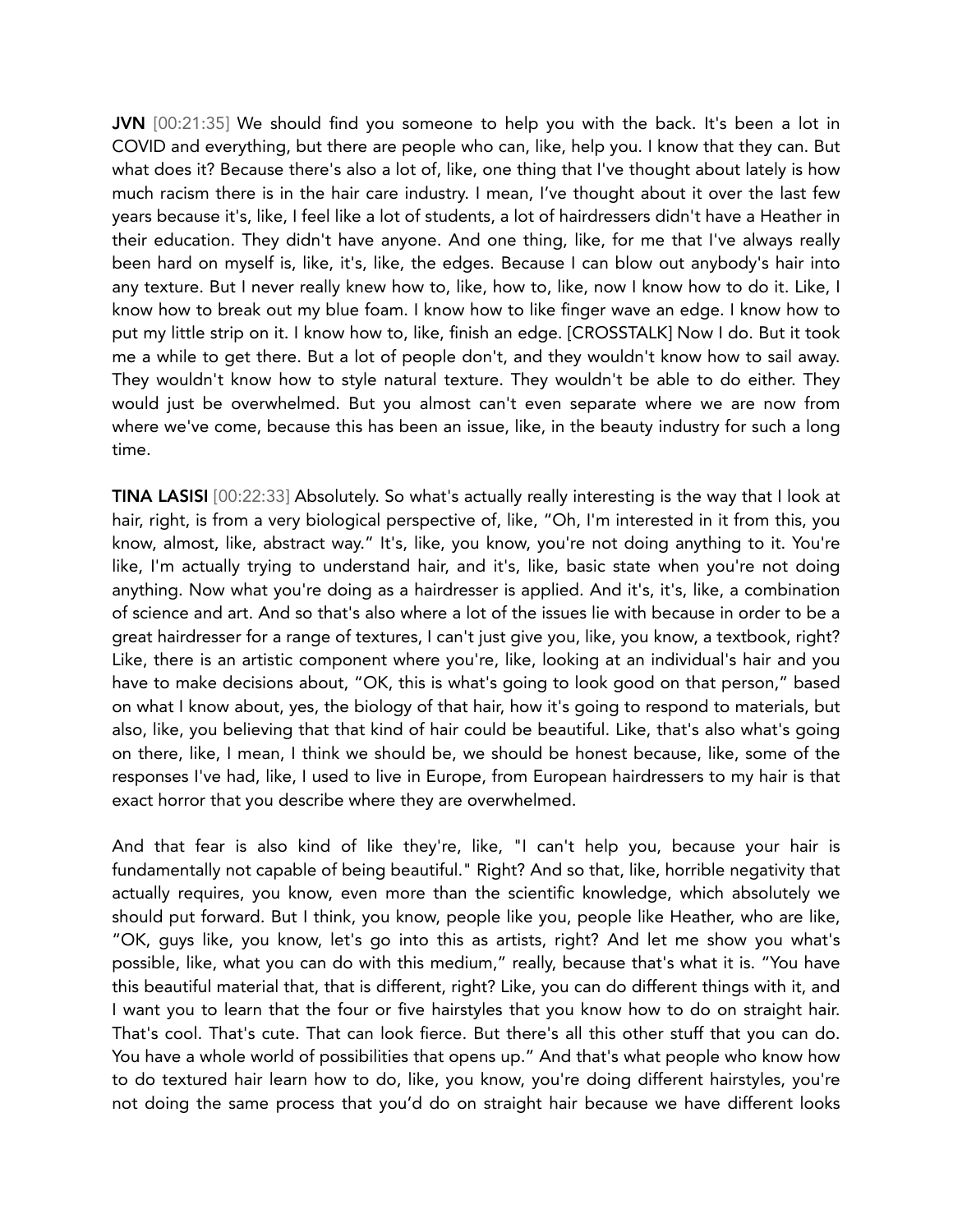that we want to achieve. And it's more about learning those looks and, you know, applying those looks than it is even about understanding fundamentally the difference between these hair types. Although, of course, that's always good.

JVN [00:24:51] Yes. Oh, OK, I am, I'm obsessed with you, I can't help it. OK, so how has scalp hair or has scalp hair evolved, like, through history?

TINA LASISI [00:25:02] Yes. Now let me blow your mind some more. We talk about how humans are hairless, right? Like, we're, like, "Oh, like, that's what makes us really weird animals." There's other naked mammals, like naked mole rats, for one.

JVN [00:25:13] Dolphins!

TINA LASISI [00:25:14] Exactly. All the naked cetaceans, like, whatever that ain't special.

## JVN [00:25:17] What's cetaceans?

TINA LASISI [00:25:19] Oh, sorry, that's, like, all of, like, you know, dolphins, whales, all of them. Their little gang. Yes. But what's weird about us is: who else is naked but with scalp hair? No one. That's weird. No, that's weird. You got to commit. We couldn't commit. We said, "OK, naked, but give me scalp hair."

JVN [00:25:36] Because we were cold?

TINA LASISI [00:26:38] No, it's not. It's not because, it's not about cold, right. We evolved in equatorial Africa, like, our species of equatorial Africa. In fact, the reason we lost our body hair has to do with thermoregulation and specifically trying to keep our body temperature down. So if you have a very hairy body, evaporating sweat is a little hard. So what humans did is they traded in a bunch of body hair follicles for sweat glands so we can sweat a lot from our bodies. And that's great because that's the only way we have to cool down. But at the same time, we kept scalp hair. And so that's what a lot of my work has been on has been asking that question. Because when you look in the animal kingdom and you see one weirdo who had one weird solution that nobody else had, you should look into that, because there's something interesting going on there. And one of the things that you know with humans is we're bipedal. True. And so what's the thing that's closest to the sun: your head. And what do you have in your head? You have your brain. And your brain is really sensitive to heat, and it also generates a lot of heat. So imagine we're already in a super hot environment. There's a lot of sun, we're naked, but now the most sensitive part, the most heat-sensitive part of our body is closest to the sun. We should probably cover it. I mean, people who are hairless, whether by choice or because "bzzp!" they know they need to wear a hat in the sun, right? I mean, if you have a big, beautiful afro that can help protect your head from the sun much better than straight hair. And so, like, a lot of experiments I did during my Ph.D. was actually demonstrating that, because no one had done that before.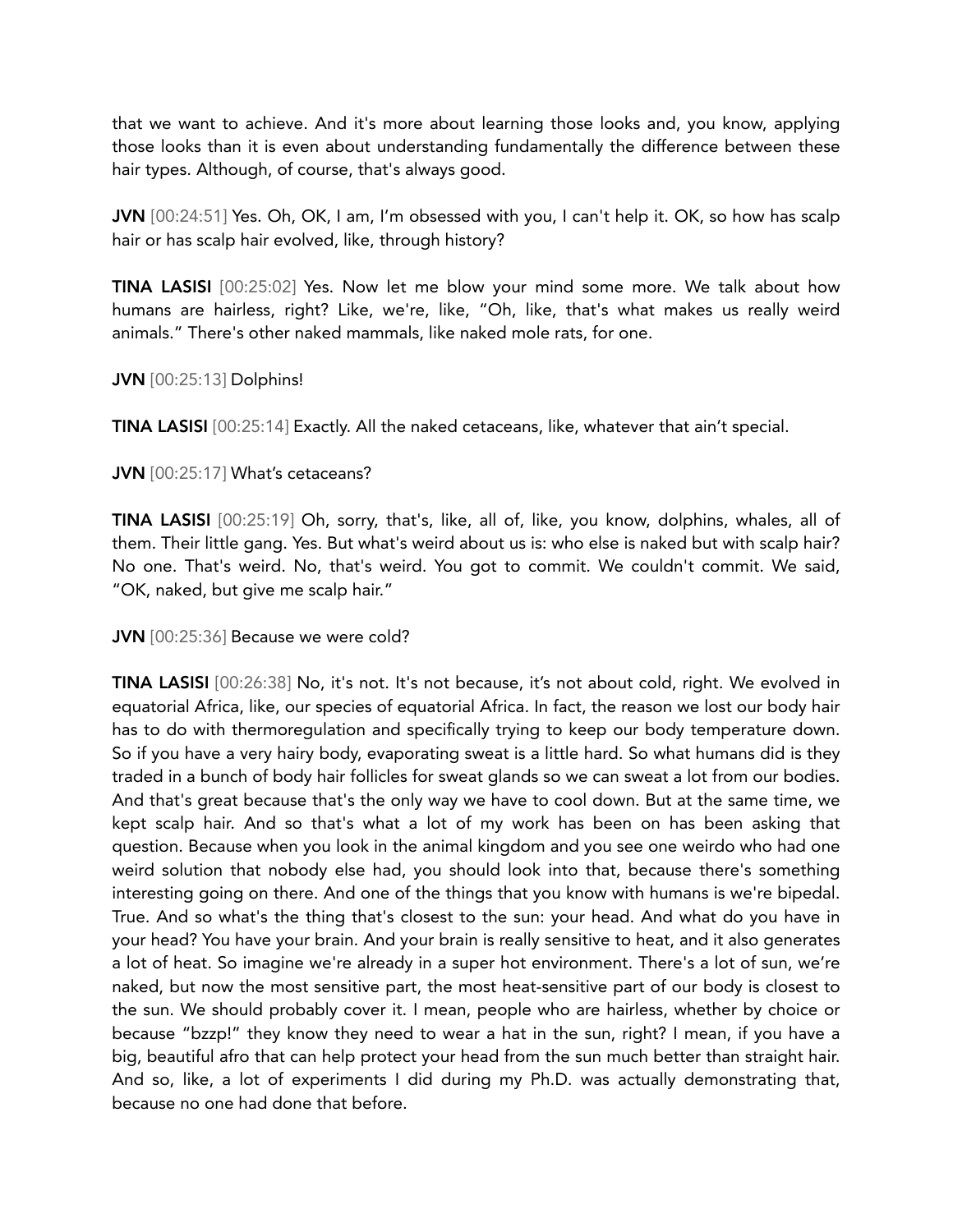JVN [00:27:12] Seeing how, like, when the Sun shines on a big old, gorgeous afro it, like, protects your shoulders probably probably takes all sorts of stuff like gives you, like, major stuff. So it's to protect us from the fucking sun.

TINA LASISI [00:27:24] Exactly, from that solar radiation, because that shit will bake you! I don't know if you live somewhere that's hot. If, if you do, like, you know, I don't know, Arizona, Nevada, Sun, all of that stuff like you could probably fry an egg!

JVN [00:27:35] Dr. Tina! I am really, really, really, really. You did not disappoint on that, that my mind is-! So, OK. So then what happened?

TINA LASISI [00:27:45] So we traded it in our body hair, and somehow we kept, like, scalp hair. And so what's really interesting is that we don't know yet, like, the timing of these things. Did we first, like, lose our body hair and then, like, grow back out our scalp hair? Or, you know, did it all happen at once? And also, like, when did it become curly? Because this is the second mind blowing thing.

JVN [00:28:01] No! No! It used to be straight? It used to be straight? All of our hair? What? What?

TINA LASISI [00:28:05] Even better than that? What animals do you know with curly hair?

JVN [00:28:09] Poodles!

TINA LASISI [00:28:10] I have a poodle, actually I have a poodle, how perfect is that? But their hair isn't curly, it's crimped. Sheep have crimped hair, and so it's bilateral. I mean, you know, you've crimped hair before, right? It's that bi-lateral wave. Mm-Hmm. It's fundamentally different than human curls and especially like, you know, tightly curled hair like a lot of Black people have. That is exactly it's a helix. It's all of these huge losses that are kind of like, you know, chaotically like, you know, tangling with each other and like, you know, next to each other in ways that is very different from like the way that crimped things work. So if you have something that's crimped, you have all these fibers perfectly aligning. That's why if you look like a poodle or a sheep, you can see the pattern, right. And with curly hair, like, unless you clump together to separate the clumps, you don't have it lay together. And that's very important because if you have all of these hairs being, like, separated in this way that, you know, could result in this big afro. You have a bunch of airspace and you have a maximum amount of volume, and it's the volume that keeps you protected because it maximizes the distance between the top of your hair and the top of your scalp. But if you have straight hair, then it's all packed right next to yourself. And basically, you can't lose any heat because you are, you're completely insulated by a bunch of straight hair and so tightly curled hair like humans have. I've never seen it in any other species. I'm still waiting for someone to prove me wrong. I've never seen that kind of curly hair in another animal is unique to humans.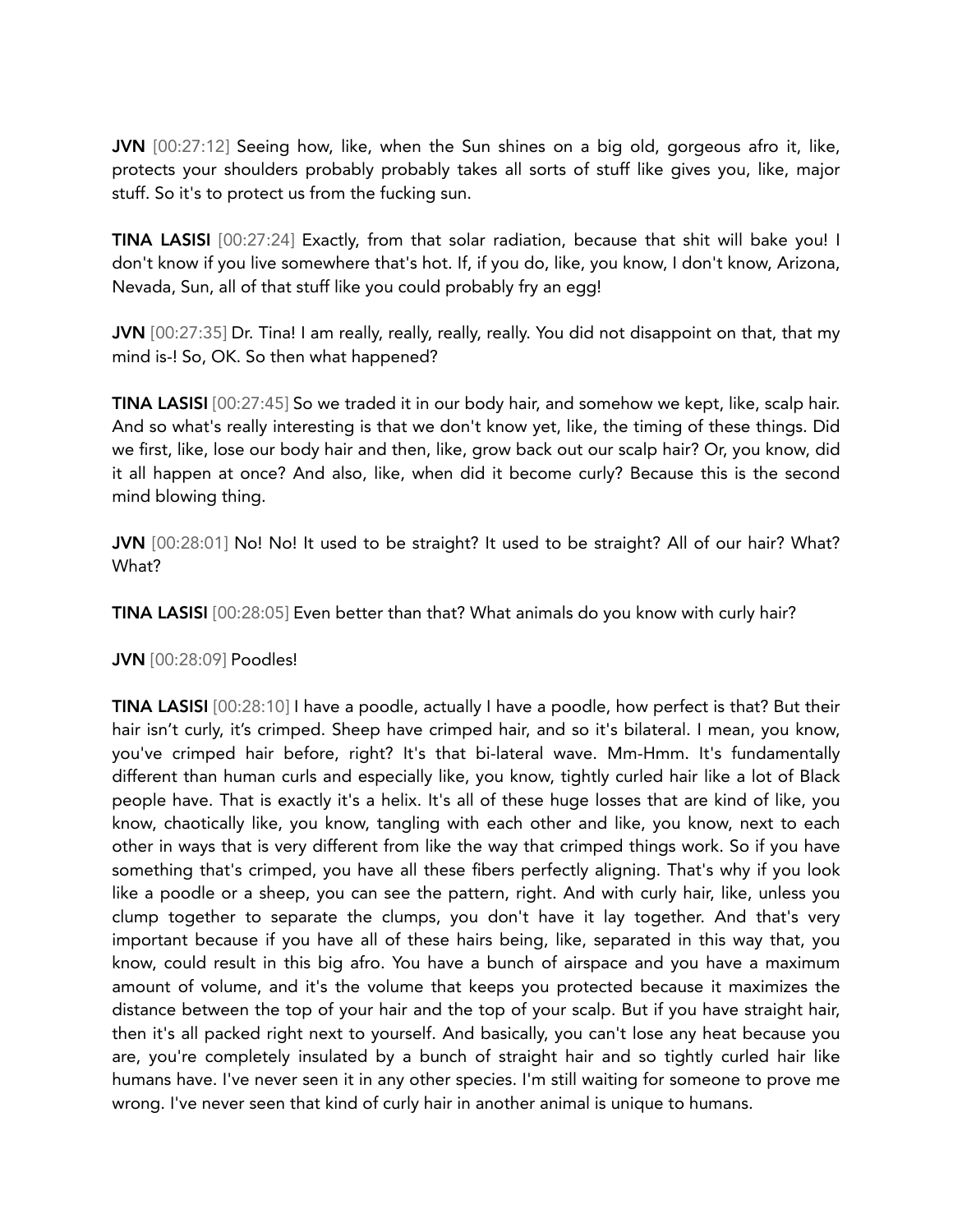JVN [00:29:33] Has there ever been, like, some fossil that had, like, the hair still in it that was just, like, some fucking crazy ass texture that, like, just doesn't exist? Oh! Oh! Oh! No! What about beaded hair? Have you ever seen, like, that naturally beaded hair? My friend has that. And that was also in my textbook back in Aveda.

TINA LASISI [00:29:50] No, no, tell me more.

JVN [00:29:52] It's, it's, OK. So it's, it almost looks like it could have been crimped with one of those teeny teeny crimped irons. And it's almost like these little balls. It gives you this, like, it's, like, little balls on the hair shaft.

TINA LASISI [00:30:06] Naturally?

JVN [00:30:07] Yes.

TINA LASISI [00:30:08] I've never seen that.

JVN [00:30:10] It was giving me, like, it was giving me, like, nutritional deficiency or something. I'm going to Google it, just to show you. "Beaded hair," but there's going to show me hair with beads in it!

TINA LASISI [00:30:19] Yeah, exactly. That's what I'm afraid it will do.

JVN [00:30:21] I'm going to do "beaded hair condition." "Beaded hair condition." That's what I'll say. So you've never seen that?

TINA LASISI [00:30:29] So I have and this is the thing that I again, as somebody who only, like, sees the hair samples, like, they get sent in…

JVN [00:31:36] Mono-, "Monilethrix is a condition that affects hair growth. It's the most characteristic features that individual strands of hair have a beaded appearance, like the beads of a necklace." Yes, it looks just like this. It looks just the fuck like this. That's exactly what my friend's looked like. [CROSSTALK] You see those little balls. And it looks like crimping.

TINA LASISI [00:30:57] OK, so what you're tapping into is there's these so-called Mendelian conditions, genetic conditions where it's considered a pathology or some kind of, like, disease that does something to hair. Basically stuff like that is not considered to be "normal" range variation, so we have a bunch of variation among humans where it's, like, "Oh, we're all healthy, we're fine. There's just different ways of being human." And some types of variation are considered to be medical and, like, to be conditions, right?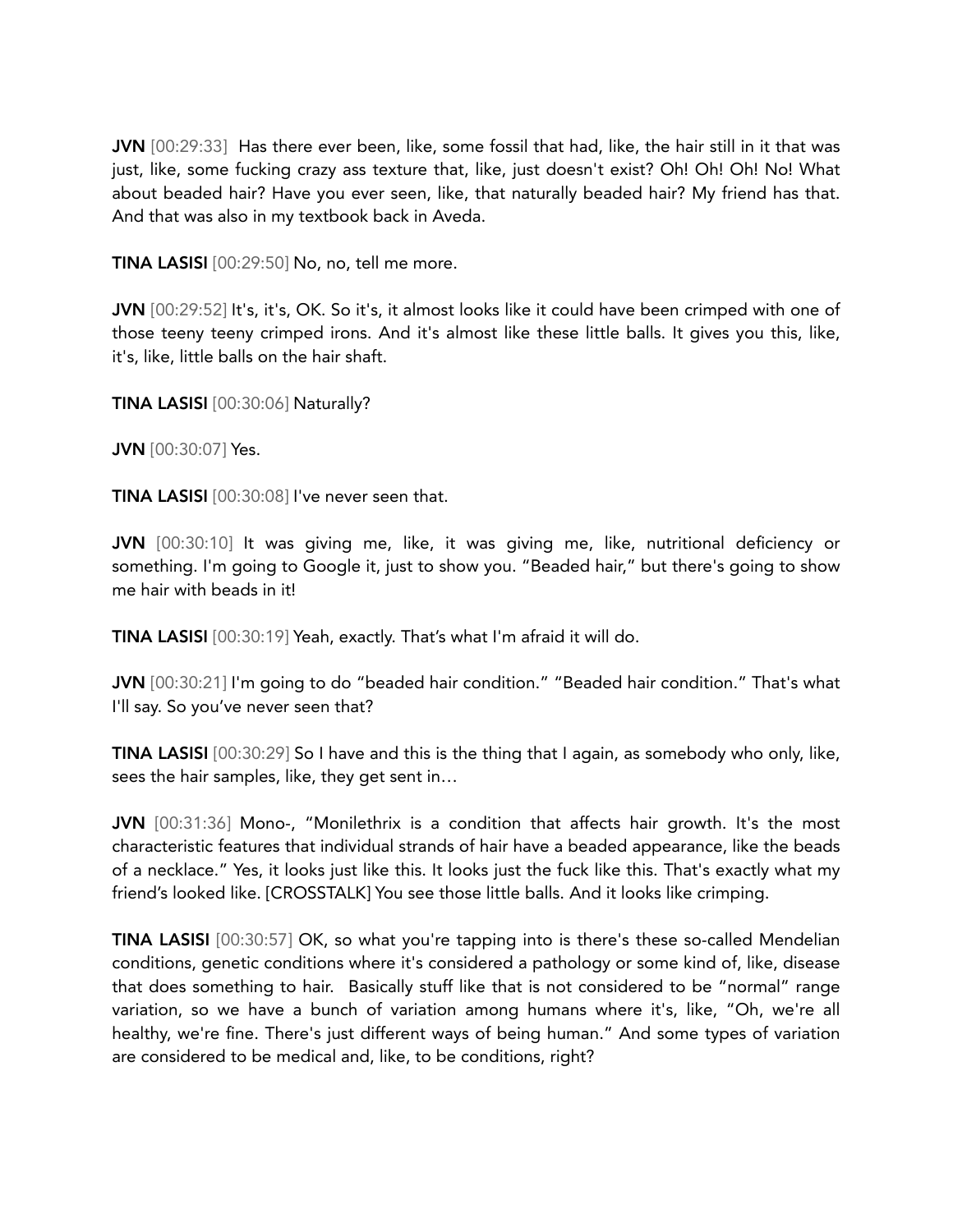JVN [00:31:28] That giving me condition, because I was, like, "Oh," like, it was giving me like vitamin deficiency because the hair was very, like, fragile and it felt like if you looked at it wrong, it was going to crack off.

TINA LASISI [00:31:37] Yeah. What is it, brittle, hair, like, syndrome or something? There's a bunch of different, like, you know, hair, hair types and syndromes like that where you know, you can have some genetic mutation that affects how your hair is made, right? And those are very rare. And sometimes they tend to co-occur with, like, other things in your body where you can definitely say, "Look, it's not just a cosmetic thing, like, you have, like, a health condition and it's manifesting in your hair as well." But that's not something that occurs, you know, on a population level. Like, you, you won't find a population where everyone has that kind of hair. So that is kind of like, you know, some of the medical work that's being done and then from the "normal range" variation that anthropologists really work on you. You only have like, you know, this curly, coily kind of hair. That's the type of variation that we have. When you look at other animals, like, that doesn't really exist because most mammals have straight hair. Most mammals have straight hair. Our closest living relatives chimpanzees have straight hair. Gorillas, you know, all of them apes, monkeys, straight hair, straight hair, straight hair. Because that's, like, the default for mammals.

And there's some of them, like poodles and sheep that have this crimped hair. But then, you know, we're the only ones who evolved this. And the thing is, we're never going to find a fossil from that old with hair. Because we're talking about, we would want to be finding something from around two million to one and a half million years ago. Like, you're not going to find hair, you barely find bones at that point because they disappear. But if you understand the genetics of hair, which we're getting better at, like, you know, every day, if you know what genes are playing a role in different hair textures, what you can do is look at, you know, as many different people around the world as you can and understand, "OK, how do their, how do how does the genetic variation relating to hair differ around the world?" And what you can do is basically say, "OK, this is what the last common ancestor of all humans had in terms of hair." And then you can even do one better because now there's a type of, you know, research that we can do on ancient DNA because we can find DNA from Neanderthals and they were alive, you know, tens of thousands of years ago, hundreds of thousands of years ago. And so we can get a peek at what they had. So these humans that left Africa way before most of our ancestors left Africa, did they have scalp hair? Did they have curly hair? We don't know. But if we learn what genes were responsible for hair variation, we could ask, "OK, did Neanderthals have curly scalp hair?" We would be able to find that out in a way that doesn't involve fossils.

JVN [00:34:17] OK. OK, OK. OK, obsessed, ok, ah! So we talked a little bit about how some of the people who have gotten into this study before, the racialized traits that kind of went along with, like, the way that we define hair. And we also talked a little bit about, like, beauty, you know, the 1A to the 4C. We've talked about, you know, people being able to speak to that. I think in the beauty industry, one thing that I've learned from Biossance that's really interesting is that, like, when it comes to clean beauty or the idea of clean beauty and the ingredients that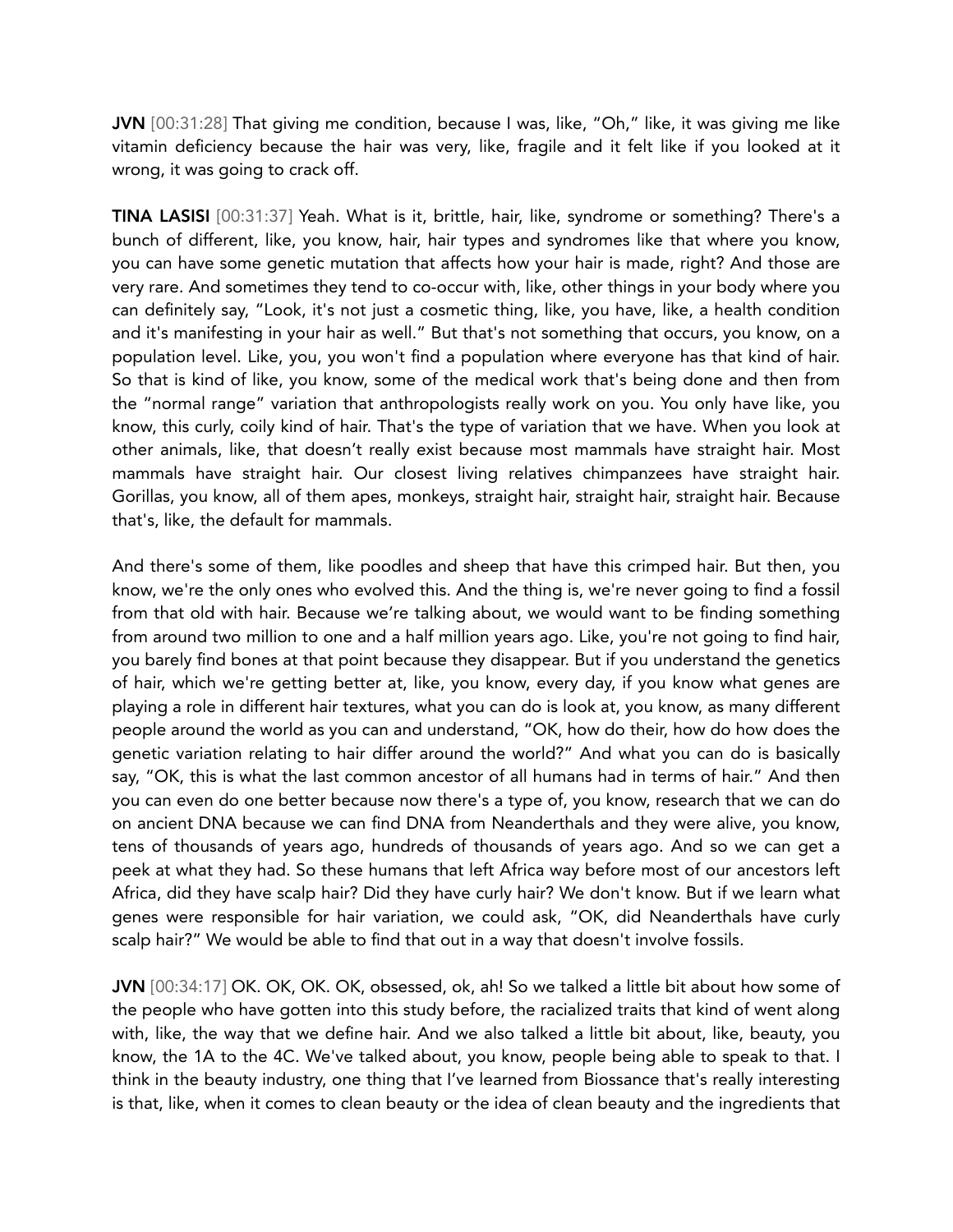are in there really actually being clean, on average, twenty five percent is marketed to BIPOC women. So there's, there's lots of different ways that the racializing and-, has negatively impacted folks and in the beauty world. Another place where we hear about it is medicine. So but, but I'm going to not, look at me becoming a journalist.

## TINA LASISI [00:35:18] Love!

JVN [00:35:19] How does the rationalizing of hair impact, like, say, medicine or, like, forensics?

TINA LASISI [00:35:25] Do I got you! OK, well, and now we're going to do a little screen sharing. So one thing that I love to share with people to shock them as a factoid is that there is this dermatological condition, quote unquote, called "wooly hair syndrome." We're already not liking it. This is already going to a bad place. But the really problematic thing about wooly hair syndrome is that the condition is just having tightly curled hair in a non-Black race. So imagine saying that. Imagine saying that having Black hair is a condition.

#### **JVN** [00:36:00] What the fuck!!

TINA LASISI [00:36:01] And now you're going to be shocked because the gag is this is just curly hair, bro. Like, imagine going to the doctor and saying, like, "There's something wrong with my child because this is what their hair looks like." There's nothing wrong with these kids' hair!

JVN [00:36:15] When really you should be celebrating because that's, like, some pretty ass hair. But you know what's really interesting. [CROSSTALK] I had this, I had this family of Sephardic Jewish people from North Africa, but they looked like, they didn't, I mean, they looked like, it looked like they were my cousin, like, but their hair texture was like yours. Like, the tightest, tightest, kinkiest gorgeous. Like, and maybe, your box isn't that big. So if I'm, if I'm saying that your hair is curlier than it is— [CROSSTALK] Actually, that's good, because we love curly hair. But yeah, so it's like but they had like, really, really like to the point, like, when you would look at you be like, "Oh, who's this nice, like, white lady waiting for me?" But then she sits on a chair and I'm like, and I was like, Your hair texture. She's like, "Yeah, I'm Tunisian." Wow. Yes. So this is a 2017? This is still what we…?

TINA LASISI [00:37:09] Exactly! Look at what I'm saying! because people want to say, like, "Oh, racism is old," I'm like, "No, this is in 2017!" A dermatological article that writes, "in the non-Black races, wooly hair is certainly an uncommon anomaly of the hair structure."

JVN [00:37:25] So we really just have, like, some hard core problem of racism in dermatology, yes.

TINA LASISI [00:37:31] Yeah, because-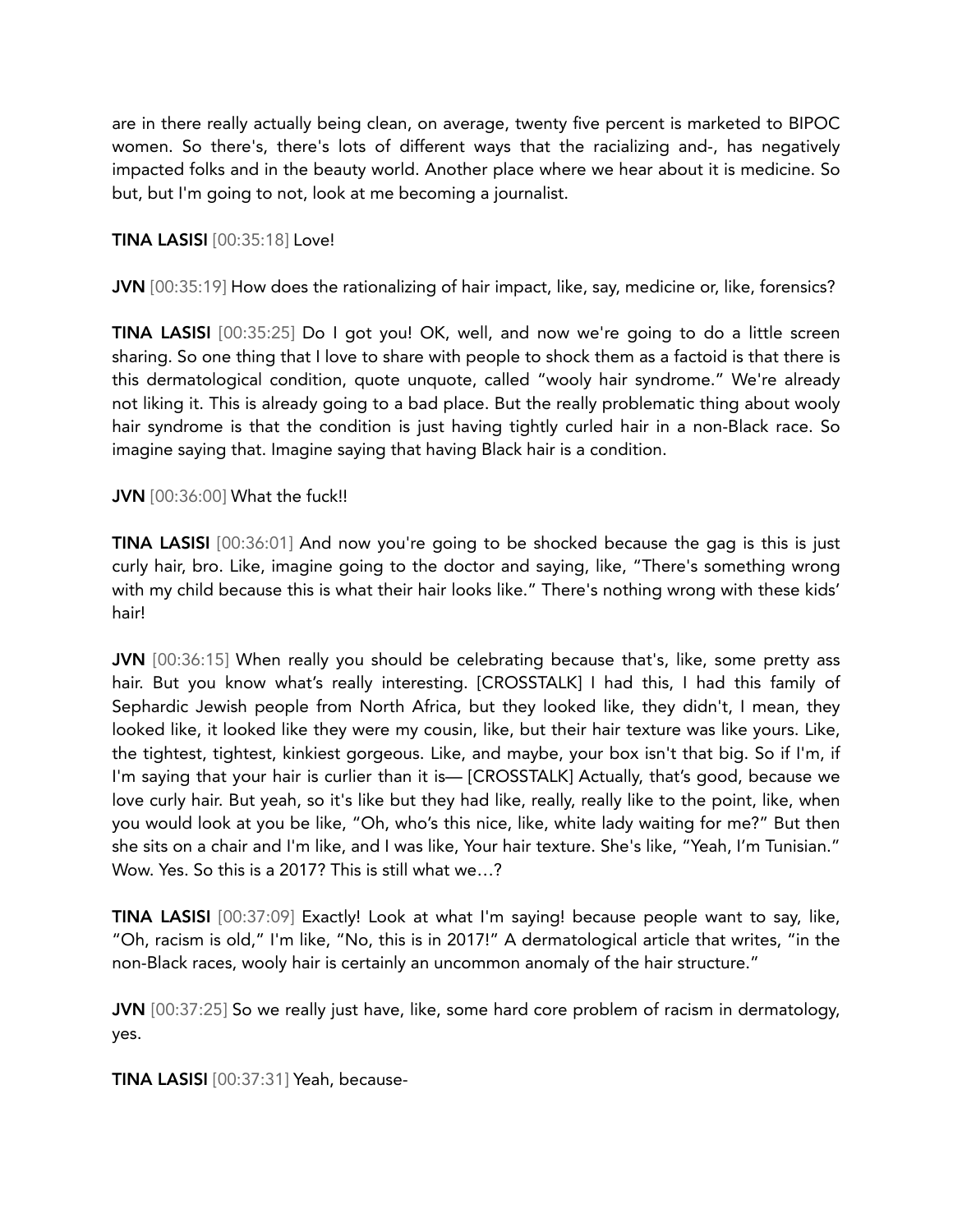JVN [00:37:33] This is just pretty curly hair, curly hair.

TINA LASISI [00:37:36] It's pretty curly hair. But, you know, what they'll say is like, "Oh, like, there's psychological consequences to these kids having this kind of hair," and I'm, like–

JVN [00:37:42] Because their mommy is too silly billy to put some detangler and to know how to, like, put in some curly cream?

TINA LASISI [00:37:48] That's what I'm saying, you know? And, like, you know, I wish that they would just think about it critically instead of, you know, imagine saying that, like that's, that, that is, like, just such a great example of racism because like what we're seeing, we're doing a lot of work here, right? We're saying that there are certain kinds of hair that are OK to have if you are a certain race, like, you are "racially OK." And then there are certain kinds of hair that we're saying are "not proper" if this is your race. That doesn't even make biological sense. This doesn't even make sense, that doesn't make sense. And what we're also saying, which is very disturbing, is that "there are certain kinds of hair they're so undesirable that it's a disease if, if it's in people who should have straight hair." And the flip side of that is also really disturbing. I've seen a lot of articles where they describe certain kinds of, like, deficiency, deficiencies, where you have consequences in the hair and people who are of African ancestry get silky hair. And that was super, like, upsetting to read, right? Because it's, like, you know this person has a nutritional deficiency, like, it's literally damaging them, but you're, like, "Oh, but the positive side is that their hair is silky now," and they mean "silky" by like, "like European hair." And I'm like, "That's how messed up we are in the head," that we're, like, somebody who actually has a disease and the consequences that their hair looks European. We're like, "Oh, but that's like a good thing," but somebody who does nothing wrong with them, except that they have curly hair. We're saying, like, "Well, clearly you must be suffering because who would want to have that kind of hair?"

So this is, because you mentioned forensics. So a few years ago, the FBI came out with, like, a report basically saying, like, "LOL, remember how we were doing, all of this, like, hair forensic stuff. Well, whoopsies. We did a little bit of racism with that and a lot of false convictions with that." In forensics, like, hair is trace evidence and there are people who are experts in recognizing different types of fibers. And what they say is that they can tell apart different people based on their hair. And when they get hair, they're, like, "OK, does this, what, what is the 'race' or the 'racial origin' of the person who's hair it is, blah, blah blah?" And so that's like one of the worst examples of it because I mean, you know, you look at hair. And, like, you could pick two hairs from each of our heads that look completely different and they're both our hairs. So how could you possibly be so certain about this is whose hair that is, you don't even get to pick? You don't know where on their body that hair came from. And so a lot of people were sent away because of bad forensic applications of hair science. And so that's, like, what I like to show people is the same in dermatology. And that's the one on the, the left here.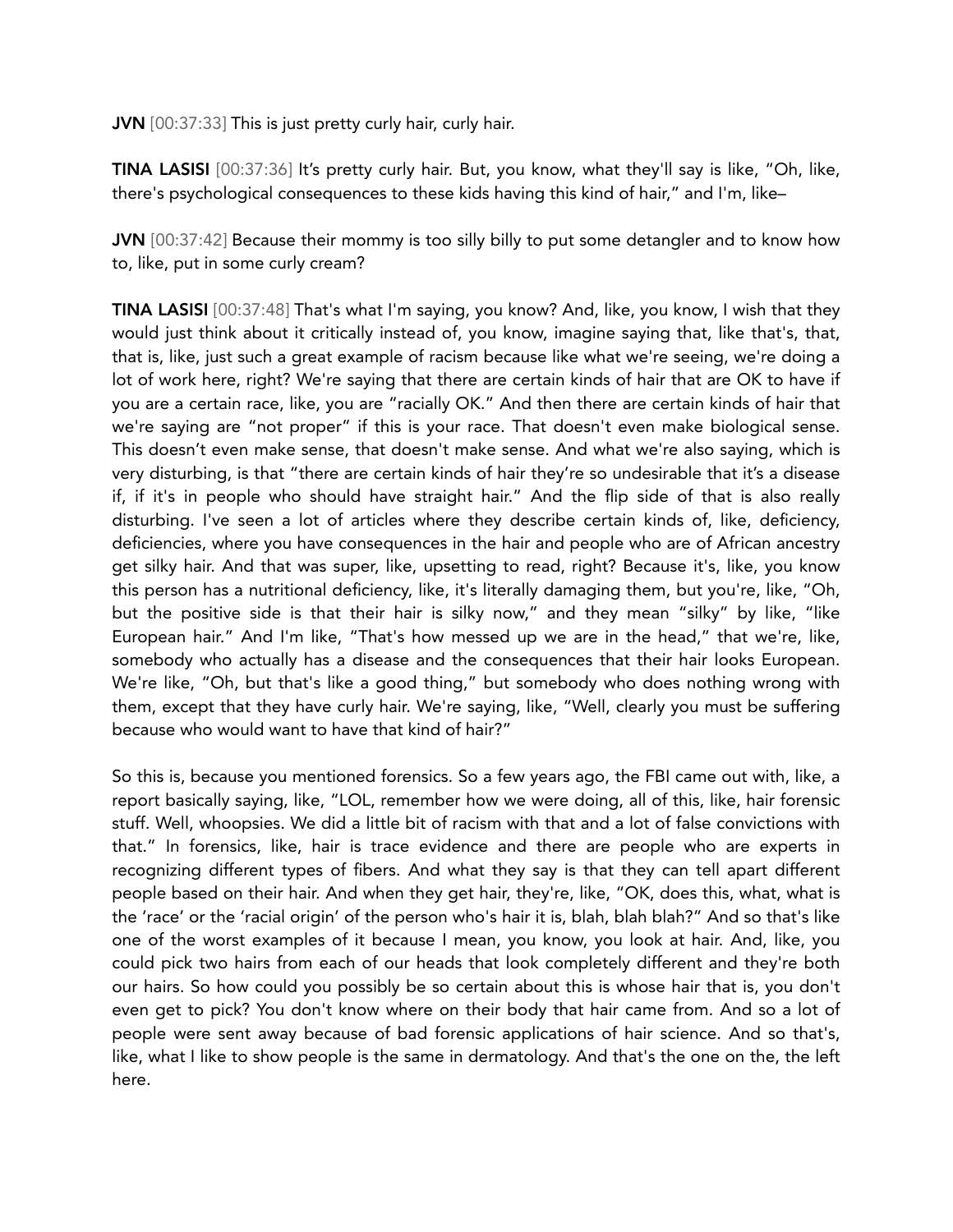JVN [00:40:28] So what we're looking at as is two charts and the one on the left is from...

TINA LASISI [00:40:33] Dermatology, a dermatology article.

JVN [00:40:37] It basically says that if your hair is between certain measurements of millimeters that it gives you…

TINA LASISI [00:40:46] So it basically describes the hair of, like, different races. So, like, the chart that we have, like, on the left is from this dermatology article, and they basically have hairs from a bunch of different people and they categorize their hair, their race, and the shape of their follicle. And so what they do is, like, you see that people who have frizzy slash Black hair, their 'biological race' is Black, and the shape of their follicle is curved and the shape of their cross-section is flat. And then with white people, they have a "range of different hair colors and hair textures" because they're the only ones who are "diverse." And then they have one person who is classed as "Oriental," which, already super problematic.

JVN [00:41:26] So that's from 1988.

TINA LASISI [00:41:27] Yep.

JVN [00:41:28] So when I was one.

TINA LASISI [00:42:30] And then from the chart on the right is from 2002, from a forensic textbook, and it's a section on the forensic and microscopic examination of human hair, and it basically is teaching forensic scientists, "How can you tell what race this hair comes from?" "This is what Caucasian hair looks like." "This is what Negroid hair looks like." "And this is what Mongoloid hair looks like." Yep, that's the terms that we're using, in 2002. I mean, the terms already are bad, but the fact that they say that these are, you know, "fundamental differences," that's super messed up because like in my research, I've seen that there's so much variation! Like, you have people who identify as Caucasian and their hair cross-section is an oval, like, it can be round. It can be flat, it can be any number of things. So this is super dangerous because when we say "We're one hundred percent sure that this is what this race looks like and that's what that race looks like," then we just end up seeing a bunch of silly things.

JVN [00:42:25] And also, if we're saying here that and these graphs, they're saying that, like, white hair is typically an oval and Black hair is typically flat, then all you can literally that is that could you're charging that, that, I think that makes it worse for Black people, because then you can have, like, all these fucking…

TINA LASISI [00:42:45] Exactly, see, you're onto it, right! What is it? Where does the oval end and where does the flat begin? Yep. Because you can say a lot of things are, like, "Oh, this is definitely," but there's just so many issues there. Like, we, we hate this. This is honestly just not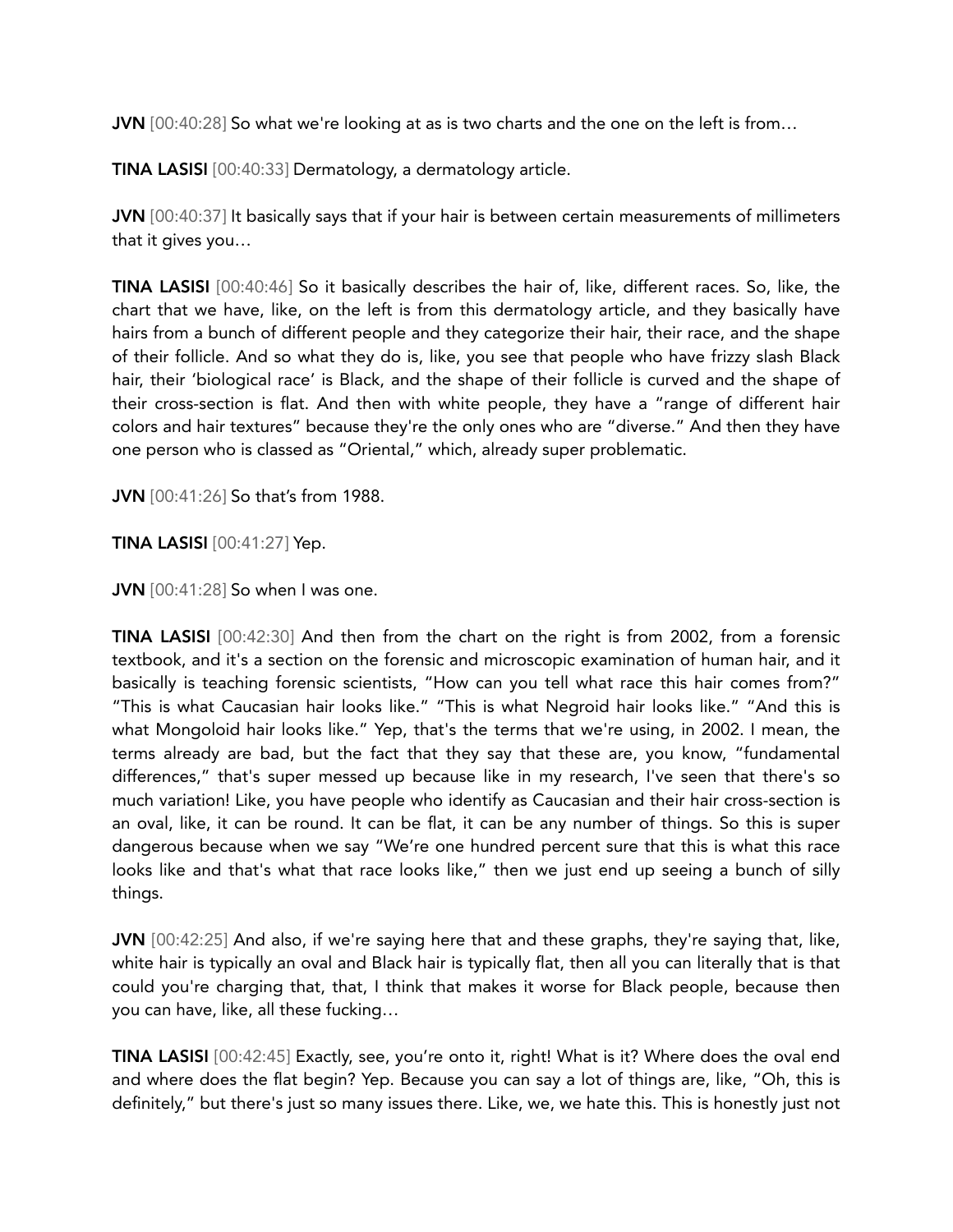good science. It is hard to do forensics right. It is really hard to, like, know, extract so much information out of so little evidence. But that doesn't justify using bad racist categories to say, "Oh, we're sure about something when we can't be sure about it."

JVN [00:43:17] Especially when it's as subjective as shape, like, it's in the DNA, if you can really like, if you can really guarantee that that is the hair from the person or whatever. Reading DNA or reading something from inside the hair, if the test is OK, like, I can get behind that more than, like, looking at something as a shape, and saying, like, yeah, because what is around and what is oval and what is what is it? [CROSSTALK] And in your research, you have seen all of those shapes exist in all different races and all. So have you seen, like, curly hair that has, like, more of a, like like, uh, more of, like, curly hair that has a more circle in, like, lots of different races, like it. So it's just it's all junk, like, that whole thing is junk.

TINA LASISI [00:44:03] Yes! And actually, I'm opening, poor, poor Jonathan. He's being subjected to all my Powerpoints. I have another Powerpoint–

JVN [00:44:10] You're not subjecting me. I am so obsessed. I want more Powerpoints. Oh, is it this one down here with the shapes?

TINA LASISI [00:44:17] OK, so here we're looking at cross-sections. So this is what a crosssection looks like when you embed a hair and you cut it and you look at its shape. OK, so here the ones on the left, they're, like, very flat right? But they're from a person who identified as white. And the ones on the right, they're from a person who identified as Black. But we have a round hair, we have an oval hair, we have a flat hair. We have all kinds of cross-sectional shapes. So clearly, it's a terrible idea to try and guess someone's race from their cross-section.

JVN [00:44:49] No, guys, we are not doing the most, well, we're doing the most while doing the least. [CROSSTALK] It's a lot. OK, so great. Great for forensics. So basically hair samples. Not great.

TINA LASISI [00:45:04] Not great for shape.

JVN [00:45:04] Not great for shape. And then back to how we *should* talk about hair, and what your work is and what your, what your PhD is on, how should we be talking about hair and how should we be accurately measuring it moving forward? So, like, what's your recommended method for measuring hair texture?

TINA LASISI [00:45:32] Yeah. So what I like to tell people is there's different levels that you can be thinking about hair out, right? Sometimes when we're talking about texture, we're talking about, like you, I look at your hair, like, your whole head of hair and, like, describing it with a word or a couple of words. And then you can look at an individual hair fiber, which is what I do. And on the level of an individual hair fiber, you can look at how curved that hair fiber is and you can look at its cross-sectional shape, which is what I do. But you can even go beyond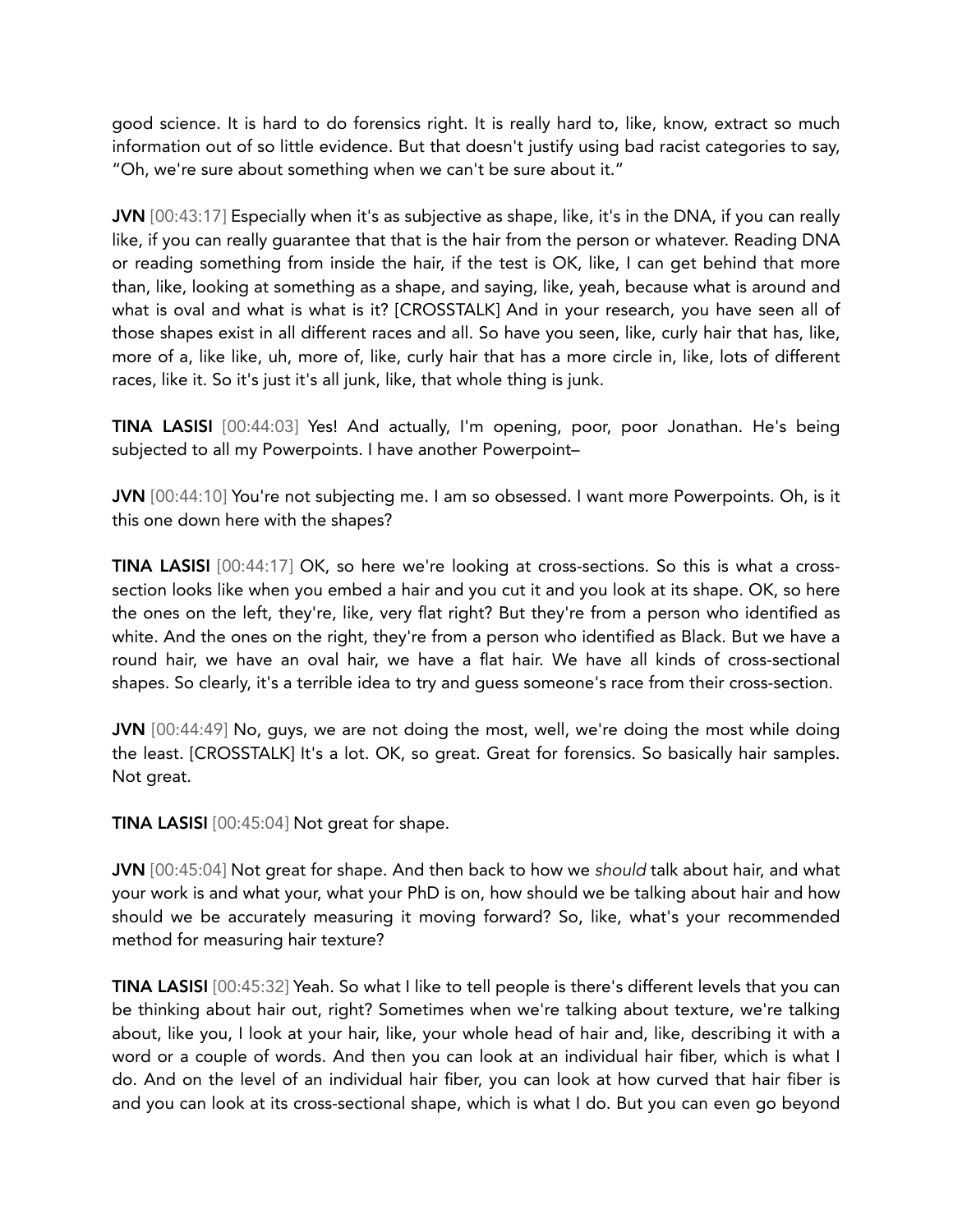that, right? There's people who do, like, microstructures of hair. So, like, if you look at that cross section or even not a cross section, you can look at the cuticle with, like, microscopes and look at their shape and look all of the information. And you can even do, like, chemical tests on hair, there's all of these ways. So what I like to do is say, "OK, I'm talking about hair on the level of an individual hair fiber. How can we talk about, like, your individual hair fibers in their shape?" And then like, there's that curvature part that I talk about, which is, like, going from straight to very, very small, tight curl. That's what I call curvature, and that's what people call curvature. So it's how curved the hair fiber is.

JVN [00:46:34] Oh God, I'm not ready. I'm not ready. I'm not ready. Go back to that! So curvature, honey. [CROSSTALK] OK, so basically, that would be like if you pulled one hair strand out of your hair and then you cut it into, like, inch cross-sections and you look at, like, "How much does that like in subsection of your hair curve?" And that would just be, I got it. But that also needs to be, like, on, like, washed hair, that's washed, maybe conditioned, and then, like, no product on it.

TINA LASISI [00:47:05] You'd be very proud because step number one is cutting the hair into small pieces. And then we have a lot in the petri dish and we throw it into a bunch of, like, tubes and we wash it like we wash it. We put it through a whole process and it's exactly what you're saying. You know, it's really annoying for me is I'm, like, "Yeah, you definitely have to wash the hair," because I'm, like, If I, like, I don't know, brush my hair out. It's texture is going to change, but if I wash, it is going to go back to its original texture. So I'm like, You have to wash your hair. Some of the scientific papers, they didn't really do that. So I was like, "I don't know if I can trust your results." You know?

JVN [00:47:36] Oh because they would just, like, let people come in with their hair however it was?

TINA LASISI [00:47:40] I mean, "let them come in." They, they got the hair samples. Who knows how they got their hair samples? We don't ask questions. Some of these papers are very old and we're just like, Oh, we're not going to talk about it.

JVN [00:47:51] Oh, shit. OK, so that's OK. So that's how you measure. And that's, and then so what's, like, your, like, what's your way of measuring it for the curvature? Like is it, like, straight, hella curved, like, a minor curve, how do you call it?

TINA LASISI [00:48:08] So basically, I wrote a pro, a computer program that takes an image of hair and it, like, turns into black and white. And basically it fits a circle and it tells you this is the size of the circle that fits the curve of your hair. So it's all automated. It's all, like, you know, just computer image analysis. And then we get a number and that number is basically the, it's related to the radius of the circle that fits that hair curl. So it's a specific number that you get, which is really nice because you can basically see, like, this is, if we categorize hair. And we measure it, so, like, here, I'm showing you, like, a chart where on the y axis you have the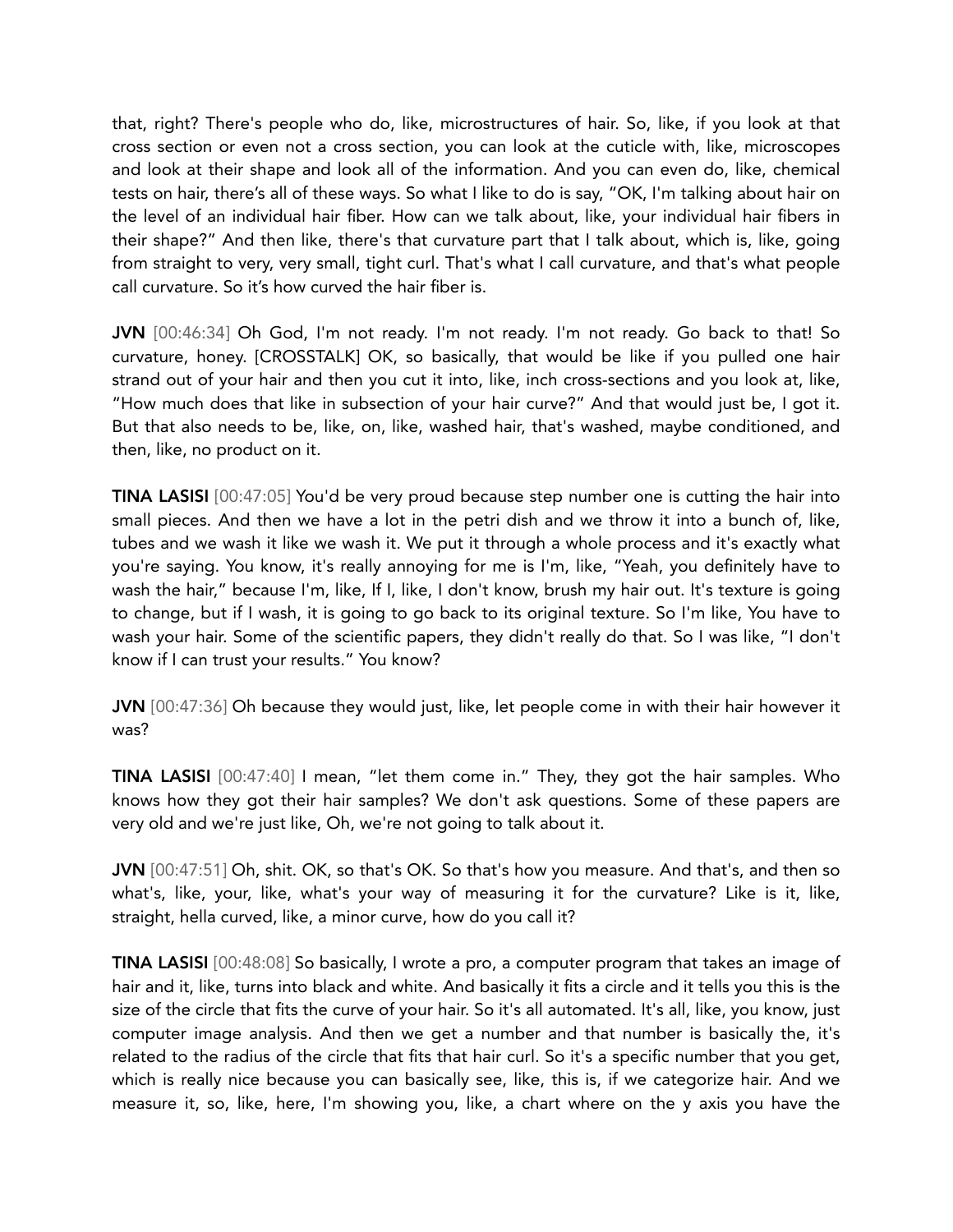curvature and that's the number, that's the specific number of how curved someone's hair is. And the higher the curvature is, the more curved it is, the lower it is, close to zero, it's straight. And if we talk about categories, categories miss a lot of variation. So everything here is very curly hair, but we have all of this range of variation. And so that's what my methods do like. They measure that variation instead of just classifying it into categories.

JVN [00:49:17] Because you really have, like, infinite sizes of curly, exactly.

TINA LASISI [00:49:20] Exactly, exactly. Exactly.

JVN [00:50:22] Because I feel like mine are, like, some, like, some, like, "I jammed my middle finger"-sized curls. Like, I got, like, yes, fat, middle finger and thick. Like, it's like, it's like it's like this. Like, that's like how thick?

TINA LASISI [00:50:42] Like a, like, a, like, a bratwurst. Like a hotdog?

JVN [00:50:44] Yes, like, between a hot dog and a bratwurst. Like, I set my hair on that. Yes. Like how curly mine is. But what I want is sheep hair. What I want is that by that, bi-curvature, that's what I want.

TINA LASISI [00:50:57] The crimp? Exactly.

JVN [00:50:00] God, if only I would have been around when all of this like racism and debauchery was going on because I would've been like, You guys got all this hair so hot. You know, you understand, like, all these different guys are, like, so pretty. Have you ever even played with some gorgeous hair? It actually, it isn't even me. Well, actually, they did have queer people. They were just being, like, killed and erased and everything.

TINA LASISI [00:50:24] Exactly. So, like, you know what, we, the time machine that we're using has, only forward in time!

JVN [00:50:26] Yes, we can't go back. I do, though, wish that we could have, like, a fabulous butterfly effect where you could, and, like, it was all, like, healed and stuff. But, like, figure skating still existed and it was, like, even more fair or something. [CROSSTALK] But you just can't. And it's not a Christmas story, and it's not a Christmas past. It's, like, exactly what we're doing right now, which is, yeah, OK. I'm so obsessed with this. I can't stand it. So, so OK. And this is when we're talking about, like, wait, "median curvature versus self-reported hair." Ooh, is that people, like, not knowing that they had curly hair?

TINA LASISI [00:51:07] So, yeah, you caught on to that. So basically, what I'm showing you is, if we categorize people's hair into "straight," "wavy," "curly," and "very curly," we can use objective cutoffs and these are cut-offs that L'Oreal suggested. And basically, you see that even if you do it objectively, it's totally biased against very curly hair because it basically says,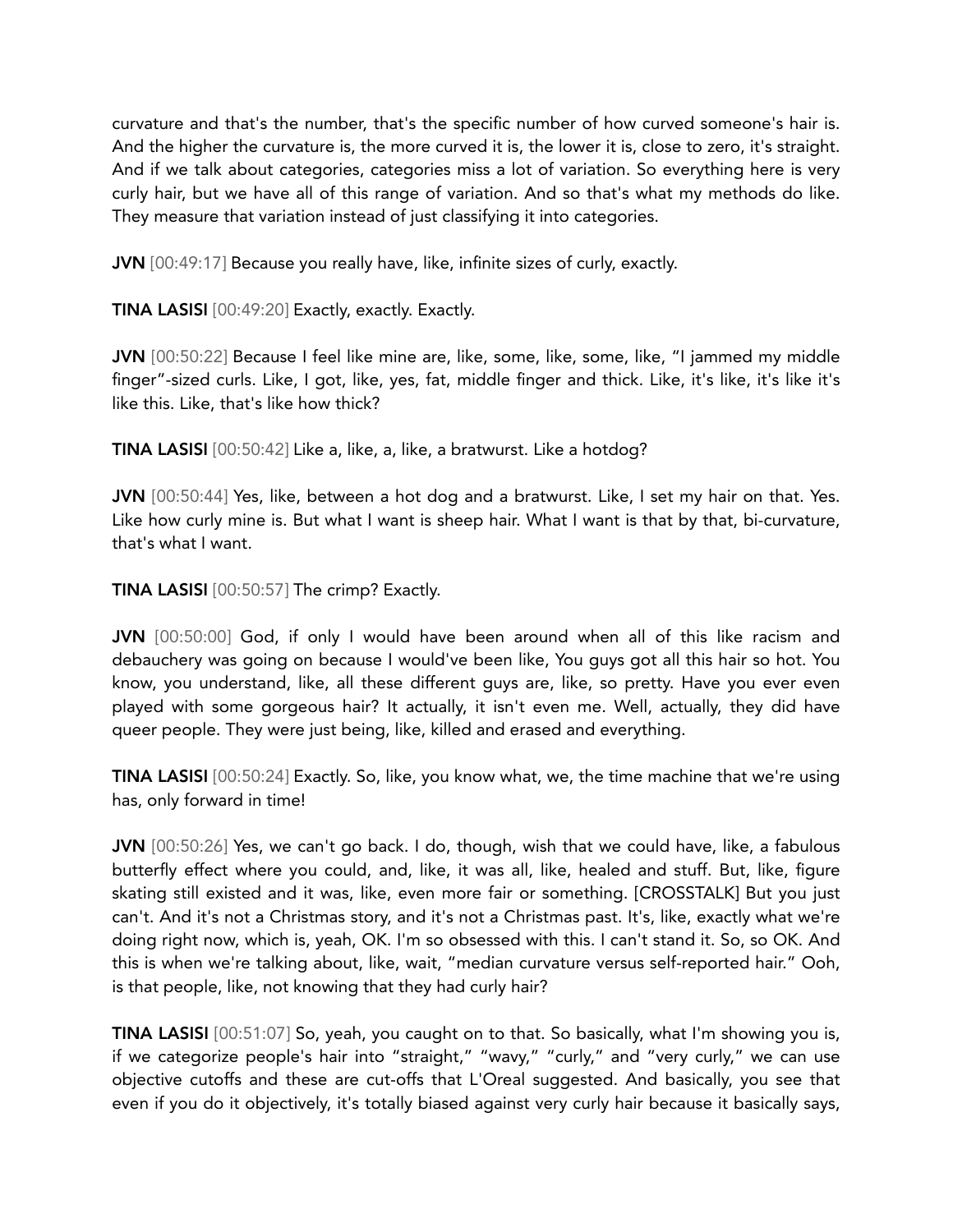"Oh, see all this variation we see in very curly hair, it's not important, whatever, it's all, just very curly." And it's even worse when people self-report. So, like, some people who objectively don't have super duper curly hair would describe their hair as very curly. And some people who say that their hair is wavy, I mean, maybe it's kind of curly, like, what's even with the limit? It's very subjective. And so if you compare that to their objective hair curl, it's messy. It's super messy. The only people who seem to agree is straight-haired people. They're, like, "We, we, we agree on what straight hair means." Which is great. That's great. We can all agree on what straight hair is.

JVN [00:52:06] Got it. That reminds me kind of of Jessica Guilbeaux from season three of Queer Eye her, like, her, she's, like, "I'm a strong Black lesbian woman," that was, like, I love her so much. But what? I did her hair and cut it all off because it had just been, like, relaxed for 10 years. She literally thought that her hair was straight and I was, like, "Queen."

# TINA LASISI [00:52:24] Baby.

JVN [00:52:25] "My eyes are not deceiving me, and I am looking at your, this right here, and this is something like curly, curly hair," like it is not. And now you look at her and she's like a fucking literal model with, like, the curliest, the most beautiful afro of all time, it's the prettiest hair of all time. So that is interesting that sometimes we don't even know what our hair texture is, which is, that's its whole own thing in and of itself. And actually, obviously, it goes without saying that it disproportionately affects Black women, it goes without saying. But that even idea that straight hair is more desirable, or smooth hair is more desirable, that also, like, that is everyone. Like, anyone who has curly hair. They have, it, again disproportionately affects Black women, but, like, I, like, people called me "Brillo pad," like, having my hair curly. Like, Yeah, just this. Yeah, just this idea that like, oh, you should have, like, smooth, straight hair. It completely dismisses the beauty and how cool and interesting and diverse curly hair is, and is so much fun. And actually, as an applied hair scientist myself, as you said earlier, it's actually way more fun. Because that straight ass hair? It doesn't hold a curl. It's very fragile. You can't even do that much stuff with that and use that all the time setting it. And then it's fucking straight again in, like, three seconds. Yeah. Oh, oh, oh! I have another question. I have another science question. Mm-Hmm. Is it true that when I am applying heat to hair and stuff, I'm messing with the hair's hydrogen bonds. And when it's, like, addressing the, like, color or the relaxer, that's the sulfur bonds. And are there in fact, like, those two types of bonds or is there or is that a whole fake thing, too?

TINA LASISI [00:54:10] So that is correct. There are hydrogen bonds and disulfide bonds, and so the hydrogen bonds are weaker and basically with heat and water, they get broken. And then, you know, there you get bonded again and then you have disulfide bonds that are, like, stronger bonds and more permanent. But now we're getting like literally on the edge of my expertize because we're getting into chemistry and your girl is not a chemist, but those two things are absolutely true. And so when we perm hair, we break disulfide bonds and then we set the hair to straight or curly whatever we're perming it to, and it forms again with, like,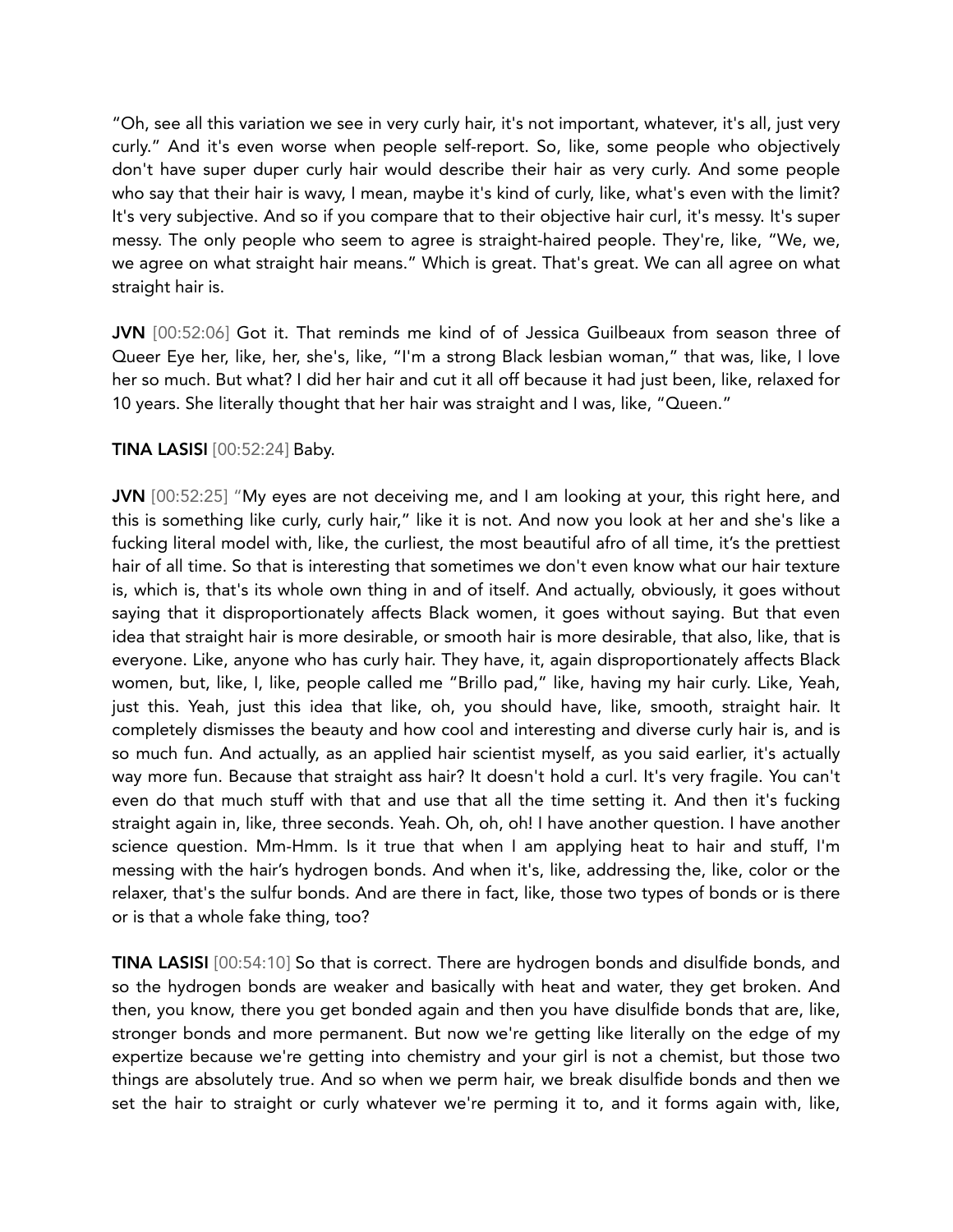weaker hydrogen bonds. And so because of that perming process affecting the disulfide bonds, some people have said, like, "Oh, maybe that's the difference. That's what makes hair curly or straight. It's like how many disulfide bonds they have." And to my knowledge, nobody's been able to demonstrate that, like, nobody's been able to demonstrate, like, differences in amount of some chemical compound in hair of different textures. So we don't know how that affects things. So it's just a lot of, "Eh, we don't know!"

JVN [00:55:15] OK, so I did this consultation with this really sweet girl today who won, like, this JVN Hair consultation. She was, like, "My hair used to be curly hair, but now it's, like, kind of straight." And I was, like, "Is it longer than it used to be? Did you used to have more layers?" I was, like, "Did you used to do product?" And she was like, "No same person may be cutting my hair for 15 years. The same shape and just, you see curly hair now." So I was, like, "Did you have a baby?" She was like, "No." I was, like, "OK, did you have, like, a high fever? Like, did you have some medical thing happen?" And she was, like, "No, not that I remember." And I was like, "Well, okay, I don't know what the fuck to tell you, then." But isn't it true that but it's true that your hair texture is like, determined if it's not hair follicle shape, it's selling your insides. It's not, like, you get a relaxer.

TINA LASISI [00:56:00] It is biological. It's not environmental. Yeah. Exactly, exactly. Yeah, you're a hundred percent.

JVN [00:56:05] And if never, and if, if it did have a change on the outside, and that just so happened to correlate to an environmental thing. It was just a coincidence. Not because you, like, got highlights and then your hair came in blond. Okay, so that's true.

TINA LASISI [00:56:17] Exactly. Yeah. So I mean, what you're, what you're touching on is your hair morphology or hair shape is determined genetically. We don't know what genes, necessarily, but we're pretty confident that it's not an environmental factor. So it's not like you said, like, "Yeah, you know, you're going to go somewhere and your hair is going to change fundamentally in this structure." No, we don't know exactly what's going on, but we do know that there's multiple things that affect gene expression. And so one of the big things is hormones. So that's a cool hair thing in general, right? So, like, one thing I think is mind blowing about, like just biology in general is we have the same DNA in every cell in our body, pretty much, right? Like, you know, except germs, germline cells, we have the same DNA and every cell in our body, but our cells are different. So what is really interesting is, like, how does your scalp hair know, "OK, we have to be scalp hair." How do your eyebrows know, "We're eyebrows and not scalp hair? So we need to, like, tone it down." How does your beautiful beautiful beard know, "We need to be a beard here," right? And you didn't always have it because we just saw your cute little kid pictures. At some point, you hit puberty, and then there were hormonal changes. And these kinds of hormonal changes can change gene expression. And that's part of why sometimes you can have changes in your body, even though your DNA didn't change, is just how your body is using your DNA. That changed. And so that's what can happen for people like, you know, you hit, especially hair color. Hair color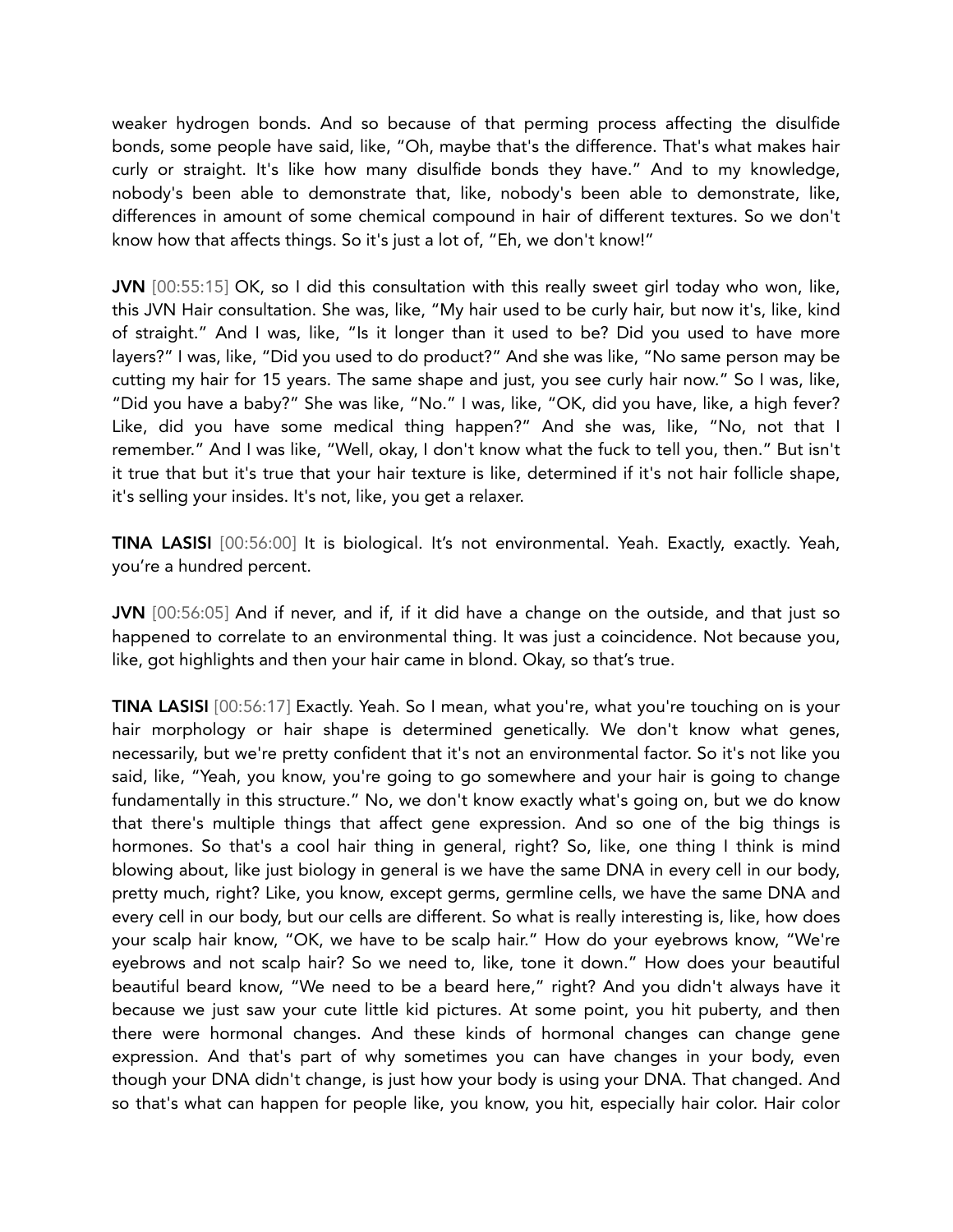can change like even just your general pigmentation can change with puberty, with pregnancy…

JVN [00:57:48] Yeah, cause, like, my husband, his hair was really, really, really, really, really red. [CROSSTALK] Me too. But it's getting, like, more brown-ish.

TINA LASISI [00:57:58] Interesting, interesting.

JVN [00:58:00] So what the fuck is that about?

TINA LASISI [00:58:02] I mean, I can tell you where hair color comes from. I do a little bit of hair color, too. So there's two types of melanin.

JVN [00:58:09] Oh, I know this! Pheomelanin and eumelanin.

TINA LASISI [00:58:11] Yes, how did you know?

JVN [00:58:13] Because I'm a hairdresser, I learned about it from the same book as this faulty follicle science!

TINA LASISI [00:58:17] At least they got that one right. Oh my god. I usually have to explain that to people. I'm truly in the presence of my peers. I love that, I love that.

JVN [00:58:27] We also call it granular and diffuse because bleach breaks up the granular pigment, like, easier than it does the diffused, because there's, like, more of the melanin to break up. So it's, like, that's why it's so hard to get red out of your hair because it's, like, a smaller pigment and it's, like, the bleach, the bleach, it's, like, easier for the bleach to target, like black and brown pigment because it's like bigger. But the more, like, yellow and red is smaller, so it's, like, harder for the bleach to blow it up and make it appear lighter, and it just takes longer.

TINA LASISI [00:58:56] And now I'm learning from you because, like, I didn't know that because like, I don't, I'm not putting bleach on anything! That's, that's really interesting. But like, yeah, there's all of these different shades because basically you have melanin cells, melanocytes, and they can produce both types of melanin. But basically, what happens is there's this biochemical process where if you, like, just switch a couple of things, you can either make pheomelanin or make eumelanin. And so depending on a lot of factors, like, you can just kind of mess with that and then stuff goes, like, "Woop! OK, we're going to be eumelanin, we're going to be pheomelanin." And what's really exciting about redheads is that all of us mainly have eumelanin, like, the range of variation that we see in hair color from blond to black. That's just how much eumelanin you have in your hair. The only exceptions are gorgeous, gorgeous redheads. I love redheads. I did, like, my Masters' paper on redheads, so I've got a bunch of hair from white people who had red hair and, like, we did chemical analysis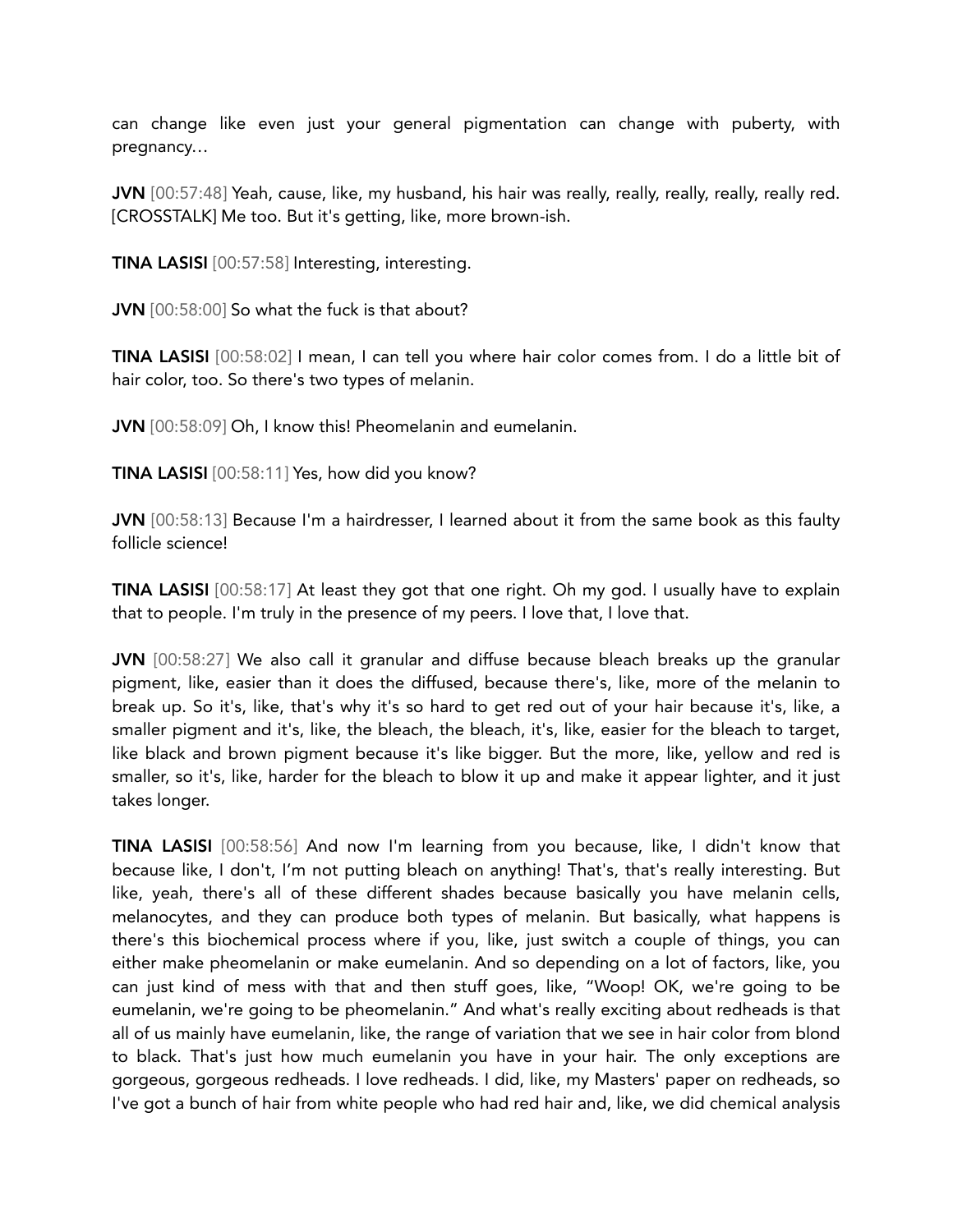to see how much pheomelanin and eumelanin they had in the hair. And there's so much variation because some people they have, like, a ton of melanin and a ton of melanin. Some people have no eumelanin, just pheomelanin. And then there's like all of these different amounts in between.

JVN [01:00:06] Whereas every other hair color, it's all eumelanin. Redheads have, like, pheo and eu and it's all over the place.

TINA LASISI [01:00:10] Yes, it's all over the place and it's amazing. And, you know, throughout your age, that's going to change. One thing that happens to people in general is like, you know, when you're born, you're really honestly as light as you're going to be. And then when you hit puberty, your entire body is, like, kind of dark. But in some people, it's especially evident in their hair. So like when you hit puberty, like, your hair, is your hair a little bit darker than it was when you were a kid?

JVN [01:00:31] Oh, no, yeah, it was, it's kind of been similar, I don't know, I am just, like, that consistent bitch.

TINA LASISI [01:00:38] Consistency, we love that! We love it.

JVN [01:00:40] But I would say it was a little I probably was. It was probably a little bit darker. I think it's gotten lighter over. But I think that can be also because I'm starting to go gray.

TINA LASISI [01:00:50] Oh oh.

JVN [01:00:51] I have another question on that, on that note, though, and my beard hairs. OK. I noticed, like maybe 10 years ago, a bunch of them were getting way redder than they used to be, like, they were all black. Then they start getting red. Now, all the ones that were turning red or gray. Do you see, like, all these gray hairs?

TINA LASISI [01:01:11] Oh, yes. We love a little salt and pepper. We love it. That's interesting!

JVN [01:01:12] But I think that the red ones, you know, the red ones are now gray. So I was wondering if that was my body. Like, be like, "OK, bitch we're not making so much melanin anymore. Like, we spent it." And then it was, like, "Oh, we're red," and now they're gray.

TINA LASISI [01:01:24] So you know what? Science doesn't have answers for this yet. So I thank you for giving me this data, but that is a very interesting observation. So one thing that we do know is as we get older. What's interesting is that the melanin cells in our skin, they're, like, "OK, you know, we're out here, we're going to keep making melanin," but the hair ones, they're, like "I'm out! Peace," like, it is over.

JVN [01:01:50] "You put me through it, doing all this shit to me!"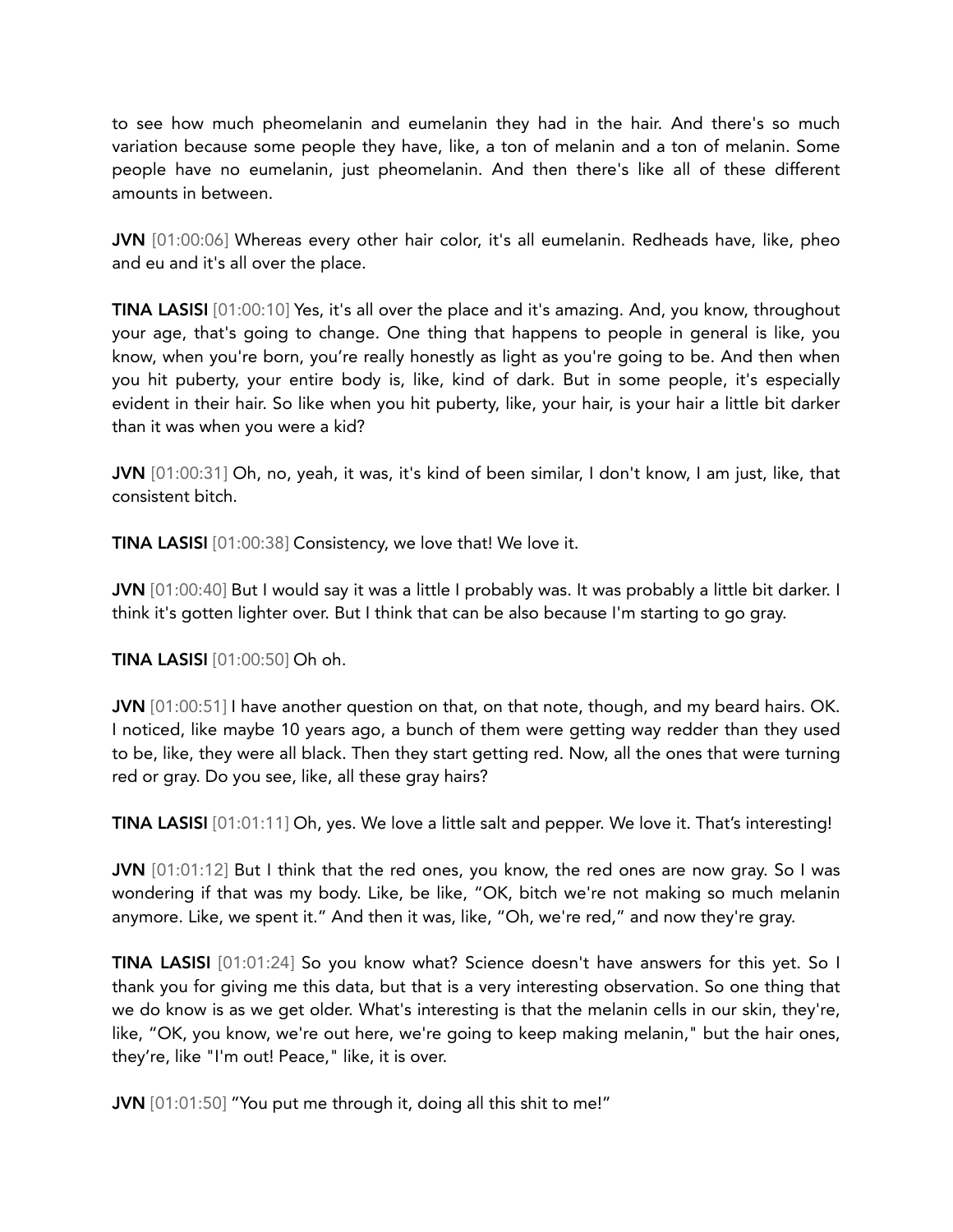TINA LASISI [01:01:51] Exactly. "I'm out." And there's basically a reservoir of stem cells at, like, you know, your hair follicles. Hair follicles are fascinating, they're, like, these mini organs, because hair, like, you know, grows in, in stages and it's cyclical right it goes through to the anagen phase, and it grows, and rests, and it falls out. But it's the rebirth of a whole new hair follicle, basically. So you have a bunch of, like, stem cells at the bottom of your hair follicles, and there's also, like, it that's also interacting with your melanin cells there. So there's some stuff going on there, and people are studying it, in terms of whether those cells get depleted and maybe the melanin cells that are associated with your hair follicles somehow get depleted and tired out sooner than other types of melanin cells. But what's really interesting about what you said is, like, is it possible that they just decided, "OK, woop! We're going to do more pheomelanin?" And then it was like, "Ooh, that was like a dead end. And now we're just not doing anything." I don't know about that, but a lot of, I've heard a lot of bearded people say, like, you know, they have red in their beard when they don't have red on their head, and that I am just fascinated by that.

JVN [01:02:57] That happened to me too. And I really don't have red strands of hair in my head hair, but on my face, there's, like, a lot of red ones. But the red ones for years now have been going gray, like, they only stay red for, like, a little bit and then they just go white. And I've also pulled out those areas where literally the tips are fire engine red and the root is gray. [CROSSTALK] I've actually pulled them out before where it was, like, a word the change was, like, on the hair itself.

TINA LASISI [01:03:25] Please, please send me a picture.

JVN [01:03:27] If you want that, I will get that for you because it happens, happens, like, with kind of regularity.

TINA LASISI [01:03:34] Yes, absolutely. Also, kind of side note. Have you ever seen those like iPhone attachments that are like microscope attachments, like, they basically like, let you turn your phone into a microscope?

**JVN** [01:03:45] No. Is it, like, an app?

TINA LASISI [01:03:47] No, it's not an app. Like, it's basically, like, you add it, like, on top of your phone and you basically just put it on the back and it makes you make your phone. You would love that. I feel like you love it. You could look at all the buttons, all the hairs, and then you just take, like, a blown up photo of it and, like, put it on the social media, send it to me.

JVN [01:04:05] You have one more hair science actually have, like, 87 more and you're going to have to just say, you know, like you will have to come back for more episodes because I would love that. Literally, I did. I didn't get through a third. And like, it's like, which is my fault. Is it true that hair that has pigment still has, like, five to seven layers of cuticle on average? But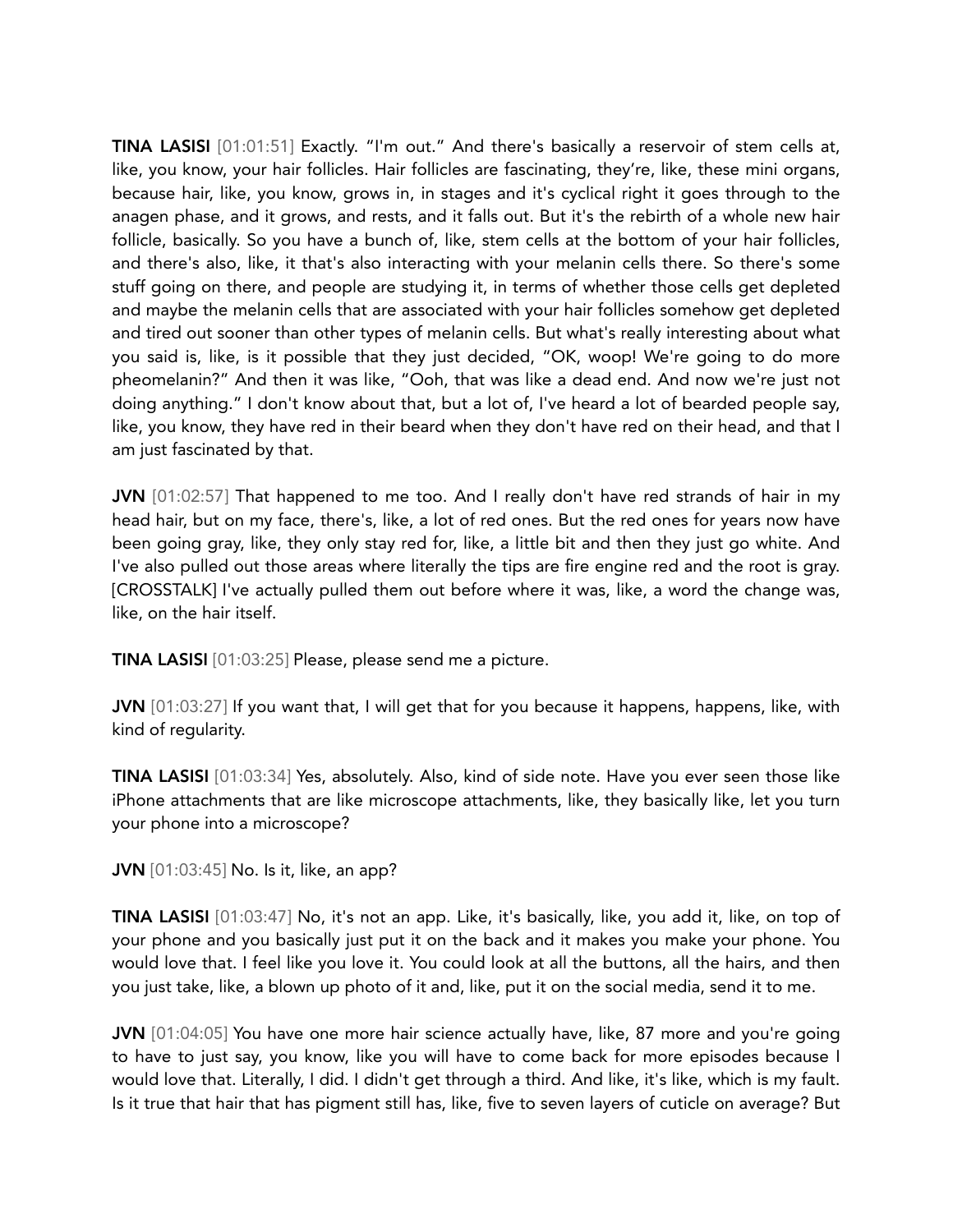then once it goes gray, there's, like, 20 to, like, 50, and that's why it's so much harder to, like, cover gray hair because it has all the layers of pigment? Or all the layers of cuticle?

TINA LASISI [01:04:33] OK. Look, Jonathan, please, can you join my lab? I would like you to be a scientist with me because we would do so much great hair science. I've never, I've never heard that before, but we talk about it all the time. We're, like, "Does losing hair color change hair texture?" And, you know, me and my advisor have been talking about this for years.

JVN [01:04:51] Yes! And I can tell you, objectively, it one hundred percent does, because I mean, I've, I've had certain clients I've done for 15 years. I mean, I have. And some people who I don't do their hair any more, but I did it for, like, 12, 13 years and I'm still like friends with them. They're still in my life. But absolutely, I have clients who, their hair was brown. It started going gray. We decided to let it come out and it definitely changes the texture of your hair. It just makes it a little more coarse, a little bit, like, drier to the touch. And it will also hold curl better, because when it was like pigmented and, like, smoother, it was, like, more tenacious, or yeah, like, tenacious. So the cuticle was more packed down. And so when you look curly, it didn't, like, hold as good. But then when it got a little bit more texture to it and started to go gray like it, there was more roughage on that cuticle. So you could, like, curl it and it would, like, hold better.

TINA LASISI [01:05:44] I'm just, like, fascinated by this hypothesis because I haven't heard it before. Like, what we were thinking is, like, "OK, we expect the opposite," right? So imagine you have your hair shaft and it has pigment in it, like, that's taking up some space. So if you're not making pigment anymore, it should be thinner. But for what we're hearing from everyone is that their hair is coarser and coarser means thicker. Right. And does, does that seem to align with what you're seeing in the hair? [CROSSTALK] I never heard about, like, you know, having more cuticle layers. That's, like, fascinating.

JVN [01:06:13] But that was in the same book that said that fuckin round everything.

TINA LASISI [01:06:16] That book is like a box of chocolates, and some of them taste like rotten egg.

JVN [01:06:19] It was true, because some of it was right, but now was, like, so not! [CROSSTALK] Which, that does seem like the nature of science, even though, like, there was so much racism and like misogyny and homophobia and transphobia and then the racism going back to the racism and then a few more times. [CROSSTALK] And we've actually seen that play out in real time in COVID. It's, like, I think that, you know, the history aside or the like. Now, I want to hope that, I think I believe that we are trying to do the best with the information that we have now. But then as you learn more, you have to, like, change when you're presented with different–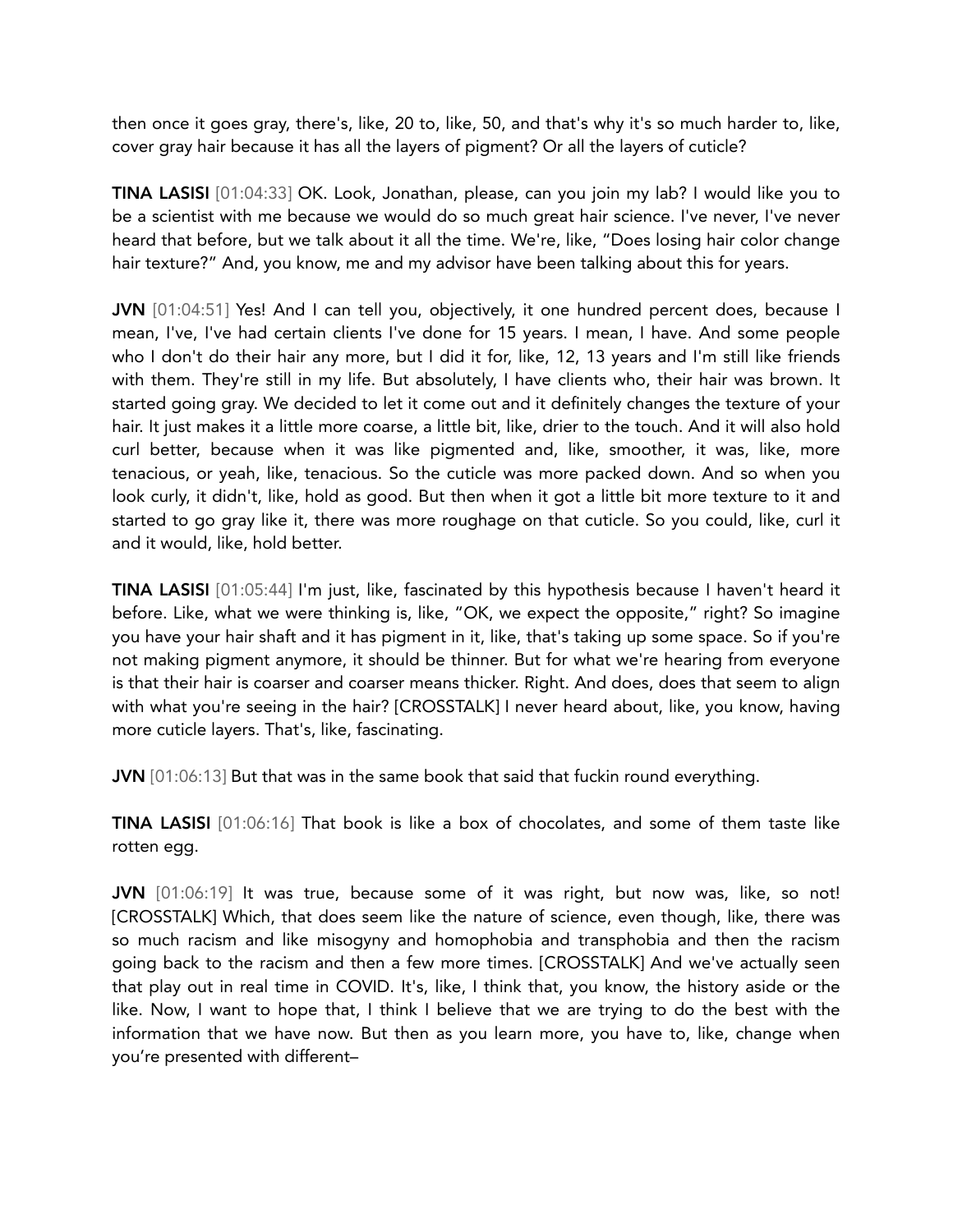TINA LASISI [01:06:53] You have to update your opinion. Exactly. Exactly. What I like to tell people about science is, like, there's, there's nothing, like, fundamentally special about a scientist. It's just somebody who's like, "Hey, you know what I'm going to do, I'm just going to observe things, and I'm going to try to make sense of it." And the thing is that fundamentally that can't be purely objective, right? And I say that I'm, like, the reason I was able to do all this work and the reason that, you know, people are, like, "Oh, wow, why did no one do this before." Because I'm, like, "I'm the only person with my particular set of identities who's had the opportunity to do the science." I'm, like, if there were more, you know, Black women in science, I'm sure we would have made some of these discoveries a lot sooner. And, you know, the thing we need to remember is that we need to think about objectivity in the sense of, "OK, how can we make sense of all of the different perspectives that we have?" Because if we can find an explanation where all of our perspectives can be slotted in and it's, like, "Oh, that's why you were seeing this, and that's why I'm seeing that," then we can be pretty confident that we found something that we can label as, like, "the truth." But if you're saying, like, "This is what I see and everybody else who disagrees with me is stupid," then I'm like, "You're not doing good science." Like, you know, we need to find things that make sense to all of us based off of observations. And the greatest way to do that is to measure stuff, and to talk to other people, and to be, like, "What do you observe?" Like, Getting Curious-er, hey, there we go, Getting Curious, Getting Curious are about the world around us and like other people's perspectives on the world around us.

JVN [01:08:21] One thing that I feel like I've taken from this episode a lot that sometimes I feel like I take it for granted, or maybe it's just because I've had like my own journey with it or I've just I said this once to Karamo on his podcast. And I think for me, like some of my closest friends and best teachers and most influential people in my life have been Black women. And so, and people who I looked up to the most and, like, wanted to emulate and wanted, like, I just looked up to them the most like they were in many cases in my childhood, the people who fostered the creativity, who let me be me, who embraced me, who, like, let me be a part of their world. And I think that's, it's one of the many reasons why I have so much love for Black women in my life because they have just been such a huge part of my life. And that being said, I think that's also part of why I was like, like, I think about the scene in Getting Curious the TV show with Michelle Buteau, and we're watching the commercials, the 80s commercials, like, "Yes, I want that style. I want that one." And it's like, and that moment is, it's interesting, because that was not scripted. Like we were just, like, watching stuff together. And it's like, to me, it's part of why I loved it is it was, like, an interesting conversation and observation about privilege that to someone who has not had to deal with the racism around hair, it's like you just see, like, at least for me. Yet I just see this as like cool, fun hair.

#### TINA LASISI [01:09:42] Not trauma.

JVN [01:10:43] Right! And so as to say that I, I, for all sorts of reasons, have naturally and instinctually celebrated Black women's beauty and thought it was really cool and thought it was really beautiful. And, like, like, to the point where as an adult, I've been like, I don't, you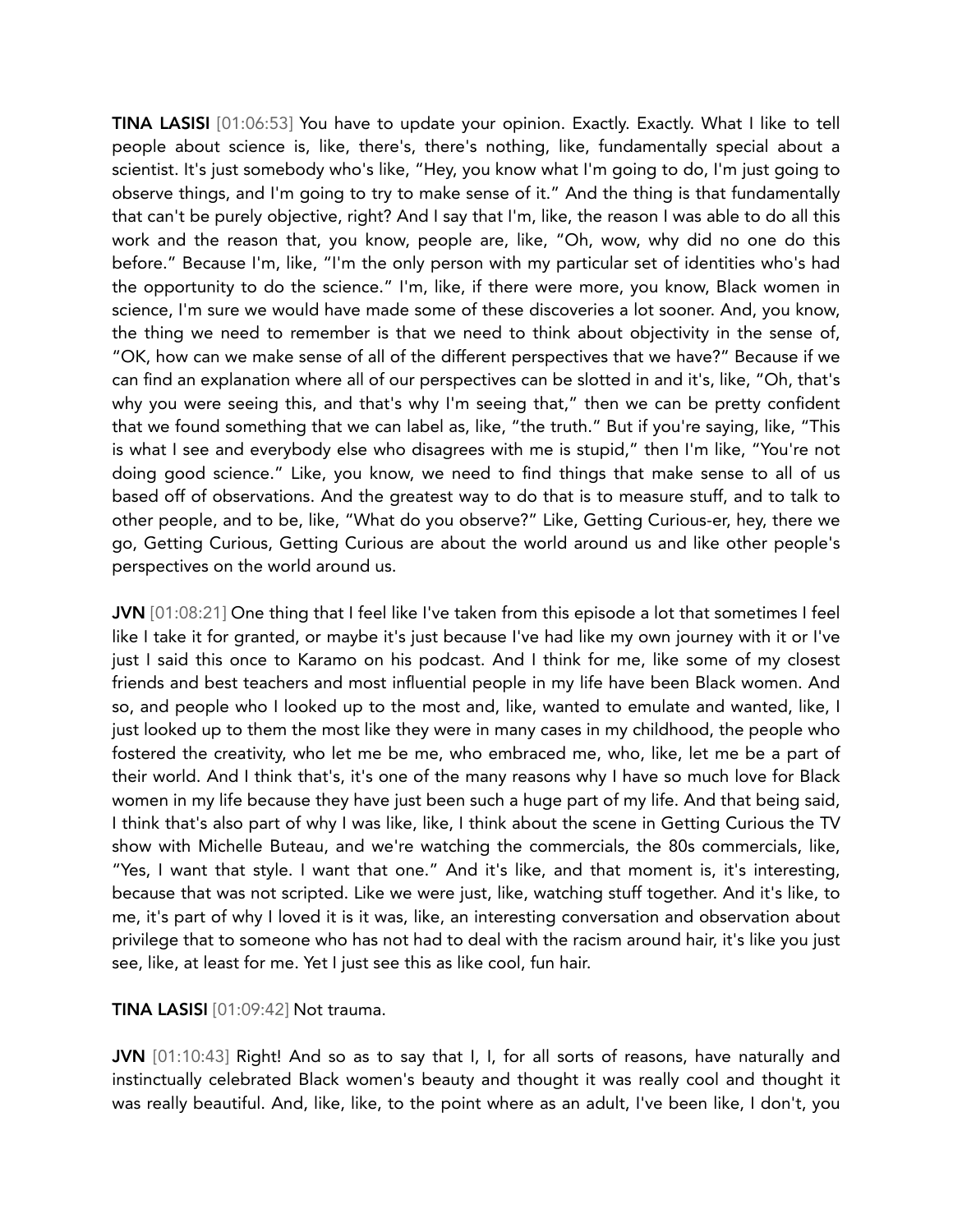know, "You weren't ready for Beta one? Like, you weren't really, because I've been trying to learn about Bantu knots for, like, five years now." So you weren't trained, OK? Because, you know? Mm hmm. So, so I, I love for us to celebrate what they are taking from this conversation as this that, like, that is one thing on the base period for everyone. We need to understand that like diversity and hair, all here is beautiful. It is beautiful. Period. Three, you have to know that it's beautiful. And I think that's something we all have to just take for me as a host and as a person like not taking it for granted because that just is like what my worldview is. But we're not all there yet, and we've all still are getting baked in this, like, misogynistic, like, racist soup out there sometimes. So knowing that we have to celebrate diversity and beauty is the one thing that I'm taking from this. Mm hmm. But the other thing that I wanted to ask you is kind of the same question is, like, how can listeners use what your work has been and what your science has been to better understand their own hair?

TINA LASISI [01:11:59] Well. There's probably two aspects that I would love people to take away. And one of them is there's so much variation, there's so much diversity in, you know, what gets homogenized as "Black hair." And honestly, that was part of what made me do this in the beginning because I was like, "Hey, look, there's a difference between my hair and my dad's hair." And, like, you know, my other Black friends, they're like, you know, we have, like, so much variation and you're just kind of dismissing us as, like, having quote unquote "afro hair." And I'm, like, "No, look at how cool all of the different ways you could have Afro hair." Like, you know, that's really what put me in this. I was, like, "We're only talking about, like, you know, white people's hair." And I'm, like, "Yeah, sure, that's fine. But like, please, you know, look at all the ways in which we're diverse and beautiful." So that's one of the things I'm like. There's so much variation, guys, and I'm like objectively proving that, that's, that's been my bag, that's been my academic bag, looking at all of this variation. And then the second part is our hair is literally unique and incredibly special from an evolutionary perspective. Imagine that the hair type that has been so dehumanized is the hair that no other animal has, like. That is wild to me because I'm like, If there was a trait that only white people had and no other animal had, trust, we wouldn't know everything about it.

JVN [01:12:19] I've thought about that like 10 times, but I didn't want to sound like a basic, dumb white person. But I was, like, for all of the villainization that I already own because, like, "It's 'civilized' to be like this and whatever." Actually, we were dumb and less evolved because we were out getting a sunburn, getting the scalp torched, getting the face towards aging prematurely, looking like a fucking dried up leather handbag when in reality, this gorgeous hair texture was a literal, not only was it a fashion staple, but it also protected you from all of this premature aging rays and hurting our scalp in our face, well, actually Black women's scalp and basis from the fucking sun. So really actually Darwin and your fugly cousin? You know, can go suck–. Well, I don't even want to say suck a dick like that because you'd be so lucky, you know? Exactly. You just go back and get a different profession because actually, I thought about it like eight times. It's so fierce. It's the coolest.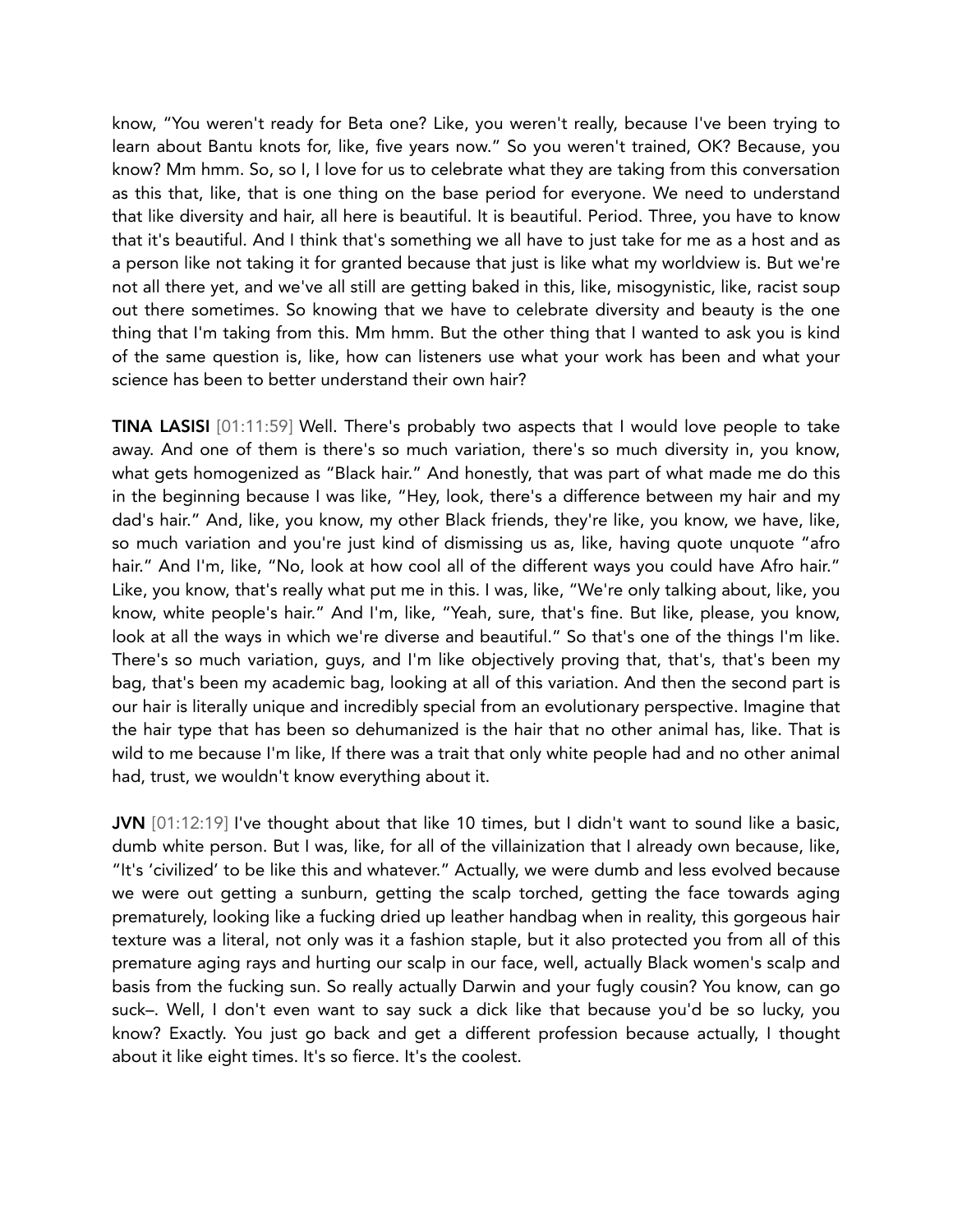TINA LASISI [01:13:16] Yes. And we need to have a whole other conversation about like Darwin, because he actually had a book on sexual selection where his whole thing was like, "Actually, you know, guys, Europeans aren't beautiful to everyone. Everyone thinks their own people are beautiful." It's a whole other episode we need to do, girl. It's a whole other story

JVN [01:13:33] Like, basically, so he was— [CROSSTALK] So that's cool.

TINA LASISI [01:13:34] He was, like, "Hey, guys, actually, you know how we don't like dark skin? Well, people in dark skin actually think dark skin is pretty and they think white skin is creepy." But he went around the world where he got testimonies from people all around the world who said, like, "Yeah, like, we think the beauty we have in our people is very beautiful and we think new strangers are not that beautiful." And it just goes to show that, you know, what we consider beautiful is a construct, and it depends on, like, how you view yourself. There is no one who is inherently more beautiful than other people.

JVN [01:14:09] If someone has listened to this podcast and they're, like, "Wait, academia, science, I could, I'm, like, so obsessed with everything that Tina is saying and doing. I see myself there, I want to get into, like," what, what guidance do you have for listeners that want to learn more, like, from, like, it's just a little more all the way to, like, "Oh my god, I need a career change because I didn't realize that we could place."

TINA LASISI [01:14:36] Exactly so, well, first of all, follow me on my socials because I do talk about, like, how to deal with academia, how to get into academia, how to do this kind of science. And just, like, in general, please contact me, ask me questions. I love to answer them.

JVN [01:14:47] So do follow the socials. I know I'm doing that, I'm doing that. So we should all be doing that and no more free advice there. So, so, I hear what you're saying. So if you want to learn more about that, follow the socials, because that's where you're doing a lot of your other work. And so we're following the socials, which we'll be putting in the episode description or whatever you're listening to this on. And also, like, when we do our socials, it'll be on there too. So then what's next for you and your work?

TINA LASISI [01:15:11] So having recently finished my Ph.D., I'm going to be moving on to doing more postdoctoral work. And so one of the regions of research I'm going into is computer graphics. I want to help our, you know, computer graphics queens out there who are working on, you know, we had Brave, but we need to have more curly representation, like, let's see what we can get in there. Let's see what we can get on the next Toy Story. You know what I'm saying? Encanto is looking real good. I want to get into that and find a way to like, represent all of us on screen because that's, like, you know, beautiful and I'm going to keep doing genetic research. So I'm, like, one of the things that's a bonus if you follow me is if I start doing more genetic research where I need participants and you're, like, "I want to know more about my genetic ancestry and my hair. From a scientific perspective," you could maybe participate in some of my research. So that's coming up.